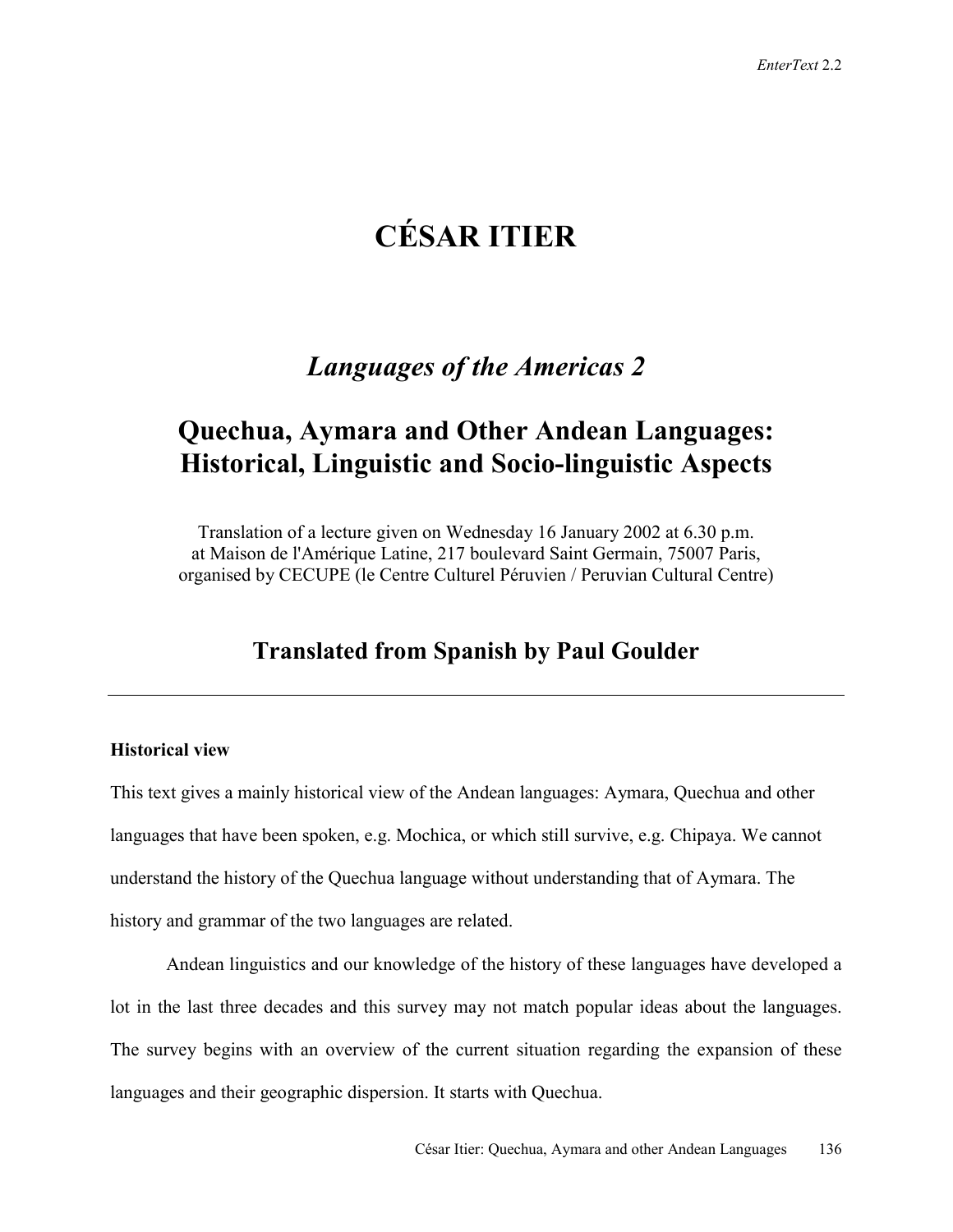### **CURRENT SITUATION - QUECHUA**

### **The first language family of South America.**

In terms of numbers of speakers, Quechua is the first linguistic family of South America. It is followed by Tupi-Guarani and then Aymara. The phrase "linguistic family" is used because really the divergence between the distinct variations—commonly called dialects—of Quechua is such that, in the case of the most extreme differences the "dialects" are separate languages. This situation could be compared in a very broad way to that of the Romance languages, for example to the cases of French and Spanish where inter-comprehension is not possible or is very difficult.

But traditionally one talks about the language (singular) of Quechua and this is perhaps because of the Quechua speakers themselves. There had been for several centuries and at least up to the end of colonial times a general dialect of Quechua, which served as a lingua franca alongside the local dialects. This conserved the idea of linguistic unity and because of this, Quechua-speakers continued talking of Quechua and not of the Quechua languages. In this text the traditional approach is used, speaking of dialects and not languages.

### **Comparison with the case of French**

For example, making a comparison nearer to our culture here in France the different dialects of French are or were Franc-comptois, Picard, Champenois and many others. Between these dialects there were varying degrees of intercomprehension. From one of them was forged a standardised language, French, which because it was the state language succeeded in supplanting and absorbing the others. But this type of evolution did not hold in the case of Quechua and for that reason we are in a relatively fragmented situation.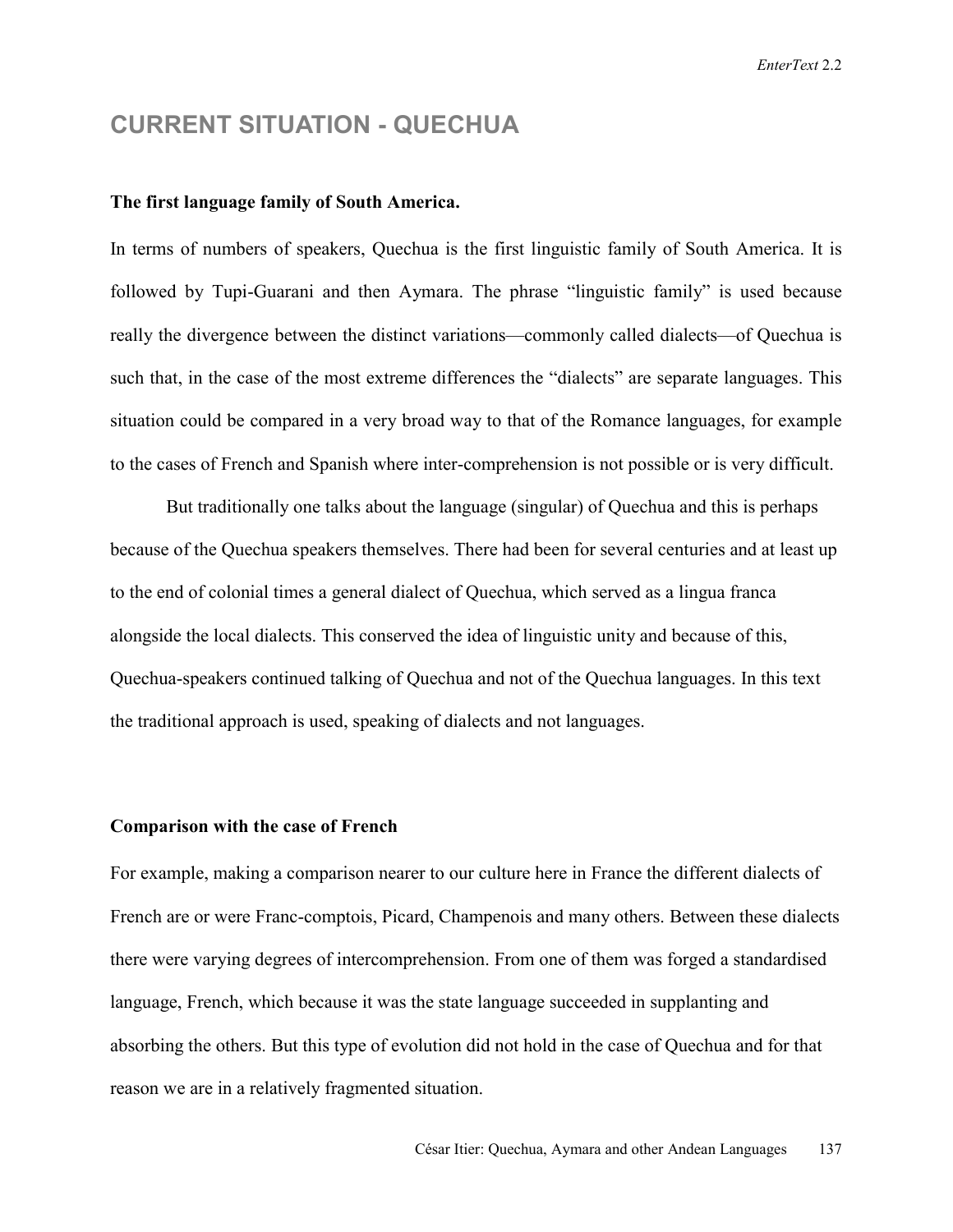### **Comparison with the case of Arabic**

In actual fact when linguists refer to the concept of Quechua as a *language*—of a linguistic unity, which was maintained for centuries and exists up to today—it is because there existed a *vehicular* variety, which was called the *lengua general*. We will come back to this concept a little further on. There is in Quechua a situation which is similar in some respects to that of Arabic. For example a Palestinian and a Moroccan in fact speak forms of Arabic so different that they cannot understand one another. There exists alongside these local varieties (languages rather than dialects) a written language, which those who study it in school learn and which preserves the "consciousness of unity." In that sense the Moroccan and the Palestinian can say, "I speak Arabic" when in fact what they speak, on a daily basis at least, is Moroccan and Palestinian, which are distinct languages. We have something similar in the case of Quechua.

### **Cusco, the Incas and Quechua**

From the sixteenth century until about the 1960s, that's to say when modern linguistics began to be applied to the Andean languages, the Quechua spoken in Cuzco was always considered the most "typical, genuine, original and pure." It was believed that it was the Incas who had spread Quechua the length and breadth of the Andes and that in the process the "original Cuzco Quechua" had been modified on contact with the other languages, which in turn came to be replaced by Quechua. This traditional vision has been successfully challenged by the works of linguists from the 1960s onwards, which have shown that the expansion of Quechua throughout the Andes is very much more ancient than the Inca period and its initial "focus of expansion" is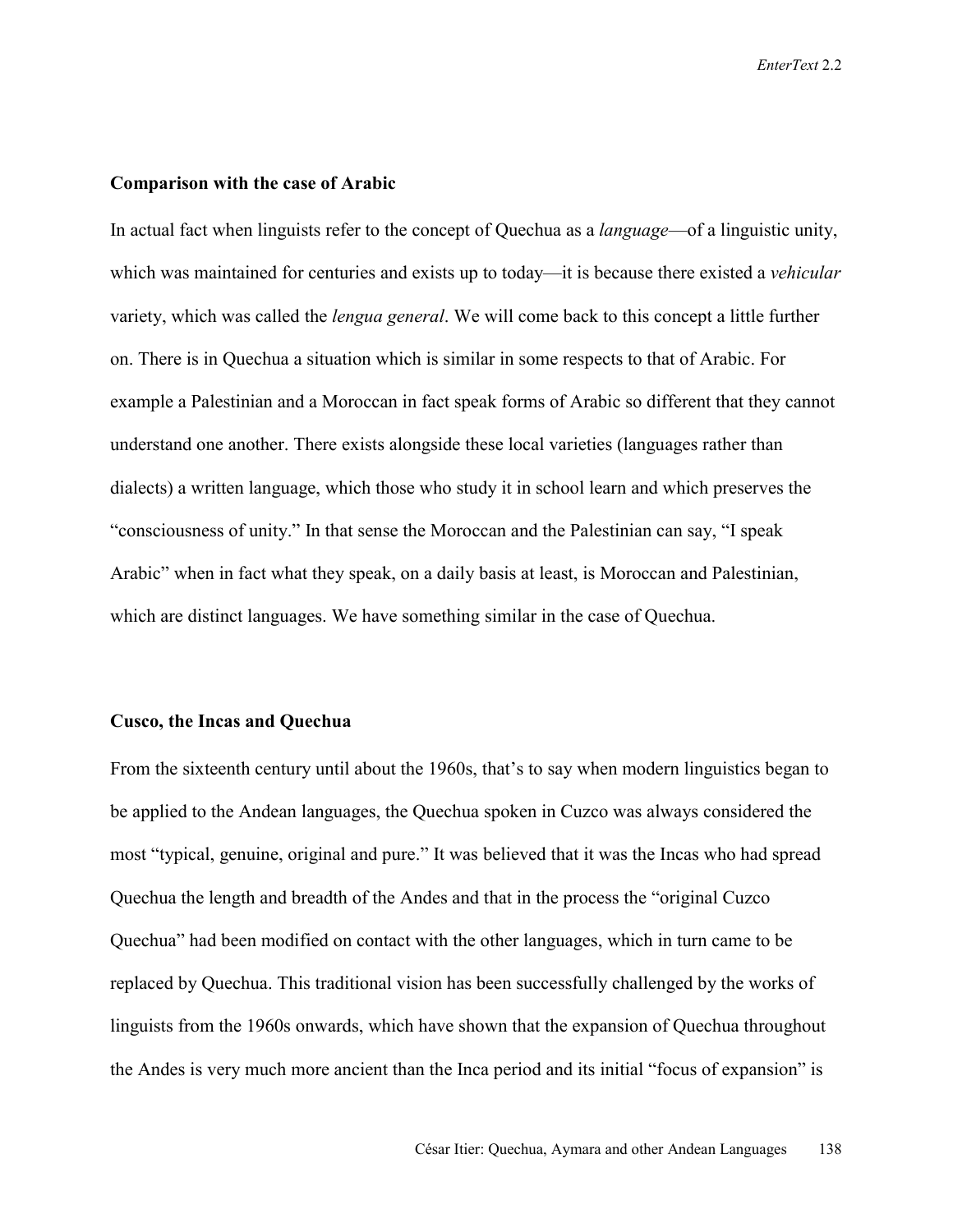not in any way Cuzco. Because of that one cannot talk objectively of a Quechua more genuine than another, "more Quechua" than another, less still talk about Cuzco Quechua as "purer" when it has received more influence from the Aymara language than any other Quechua "dialect."

### **Quechua I and II**

From  $\overline{Map I}$  (quechual.jpg) it can be seen that the area where dialects of the Quechua family are spoken extends from the south of Colombia to Santiago de Estero in the north-east of Argentina. Following the work of the Peruvian linguist Alfredo Torero, who initiated modern Andean linguistics in the 1960s, it is now accepted that the Quechua family is divided into two broad groups of dialects which are called—following Torero—Quechua I, covering all the central and north-central sierra of Peru, and Quechua II which extends to the south and to the north of the Quechua I area, that is, in a non-continuous manner. Amongst the Quechua II dialects can be distinguished a southern Quechua II which is spoken in an area extending from the Department of Huancavelica to the north-east of Argentina, and a northern Quechua II which is spoken in the equatorial *sierra*, from the south of Colombia and the rain forest area of Ecuador, extending along the rivers Pastaza and Napo to the east and the Peruvian north-east.

### **Mixed dialects**

On the north of the map (dialectes quechuas.jpg) there are smaller areas where Quechua is spoken and which pose some problems with respect to this classification. From the start of the 1980s the Australian linguist Gerald Taylor, now living in France, did a lot of work on the dialectology in the centre and in the north of Peru. He showed that some varieties of Quechua did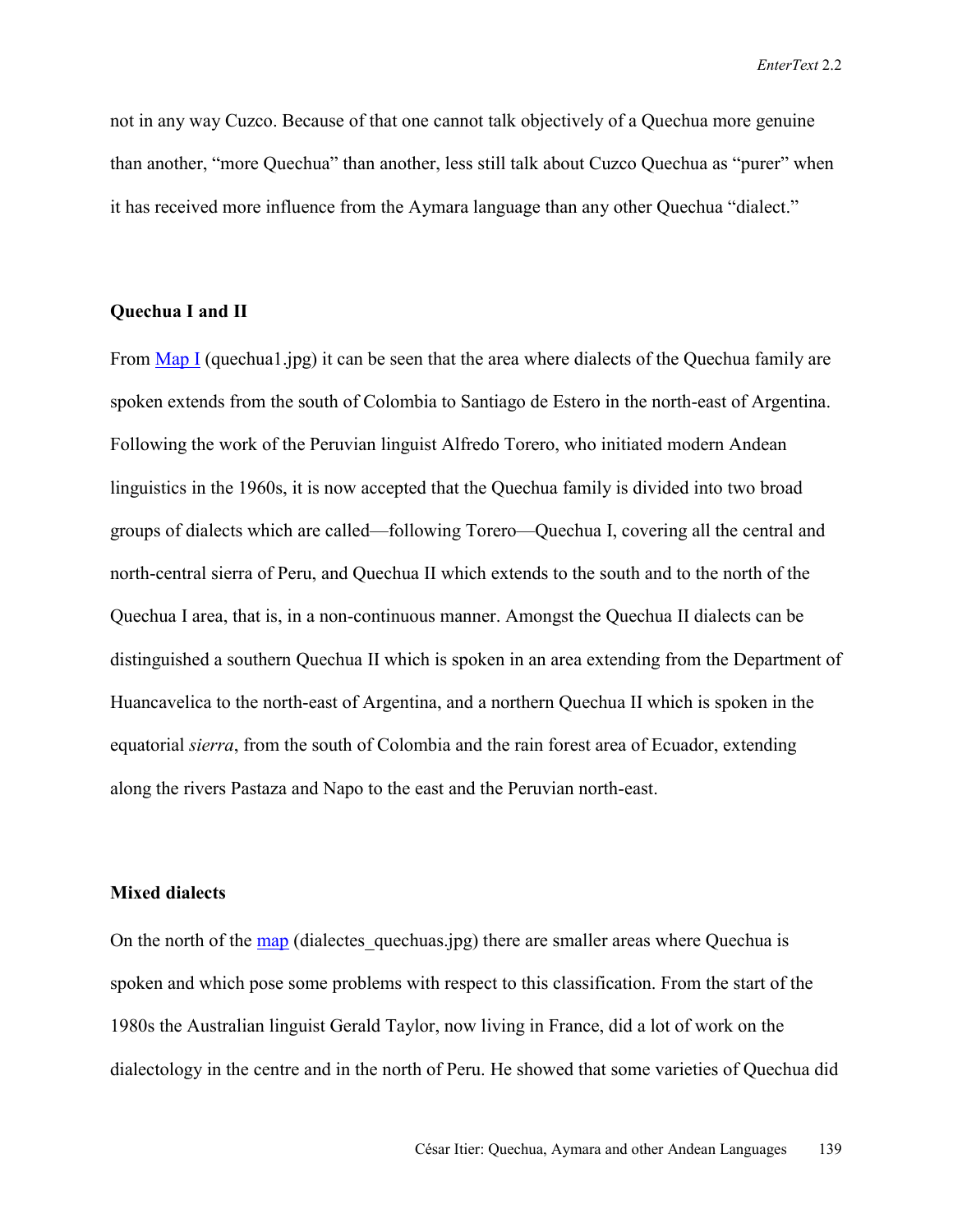not fit the classification proposed by Torero of Quechua I on the one hand and Quechua II on the other. He showed that the Quechua dialects surviving in these areas in the northern sierra of Peru, which were not known in any detail before the work of Taylor, and in the province of Yauyos in the Department of Lima, cannot be considered either type I or type II. Gerald Taylor called them "mixed dialects."

### **Quechua in the sierra of Chiclayo and Yauyos**

These mixed dialects in the two areas of the northern sierra and of Yauyos are not "mixed" for the same reason. Those in the north of Peru are spoken in the sierra of Chiclayo in the districts of Cañaris and Incahuasi lying behind Ferreñafe. Quechua still maintains its strength in this area where there are 100,000 speakers. On the other hand it appears to have disappeared in Chachapoyas. Gerald Taylor studied the Quechua of that area towards the end of the 1970s.

### **Two waves of expansion**

These mixed dialects of the north appear to be "mixed" because—it is suggested—they have resulted in their current form from two successive waves of the spread of Quechua. A first wave came from the central and north-central sierra, that is Quechua of type I, on which centuries later but still in the pre-hispanic period, was superimposed a wave of expansion of Quechua type II. We will see later what the historical circumstancies were which could have produced such an explanation. By contrast in Yauyos, according to Taylor, it appears we are not in the situation of the superimposition of different "expansive waves" but of a real "missing link," of an area which spoke a transient Quechua between those which we know today as types I and those of type II.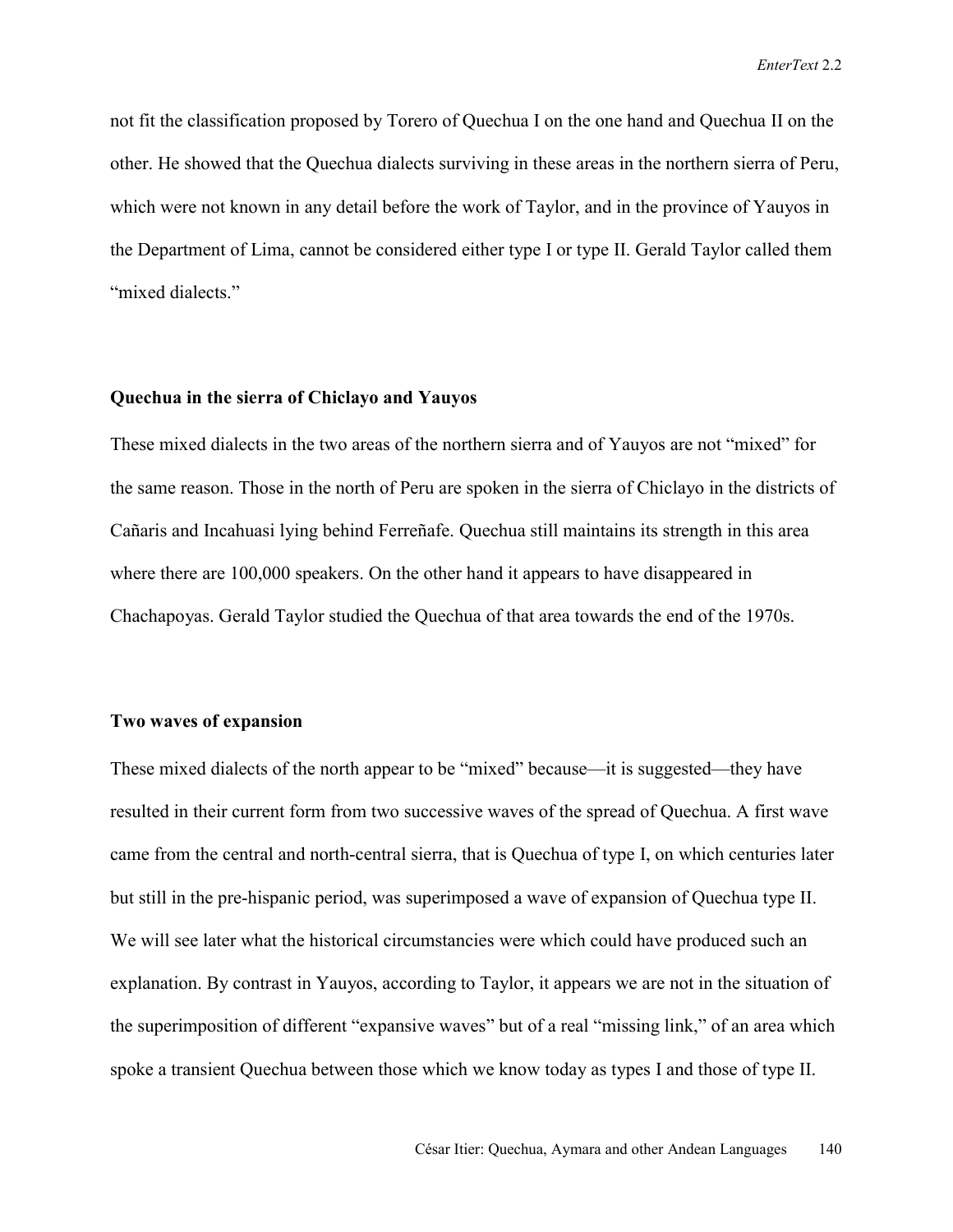Historical documents show that in reality this type of dialect should have evolved much more strongly up to the sixteenth century but that it became absorbed by Quechua II. Understanding why this Quechua remains only in the province of Yauyos is a key to some of the arguments that are set out later in this text.

### **Number of Quechua speakers**

Regarding the number of Quechua-speakers the figures below should be regarded as approximate because they are established on the basis of census-data. The censuses ask different questions in different countries, some are vaguer than others or are subject to various criticisms.

| <b>Country</b> | Quechua speakers |
|----------------|------------------|
| Colombia       | 4500             |
| Ecuador        | 2250000          |
| Peru           | 4000000          |
| <b>Bolivia</b> | 2500000          |
| Argentina      | 100000           |
| <b>TOTAL</b>   | 8854500          |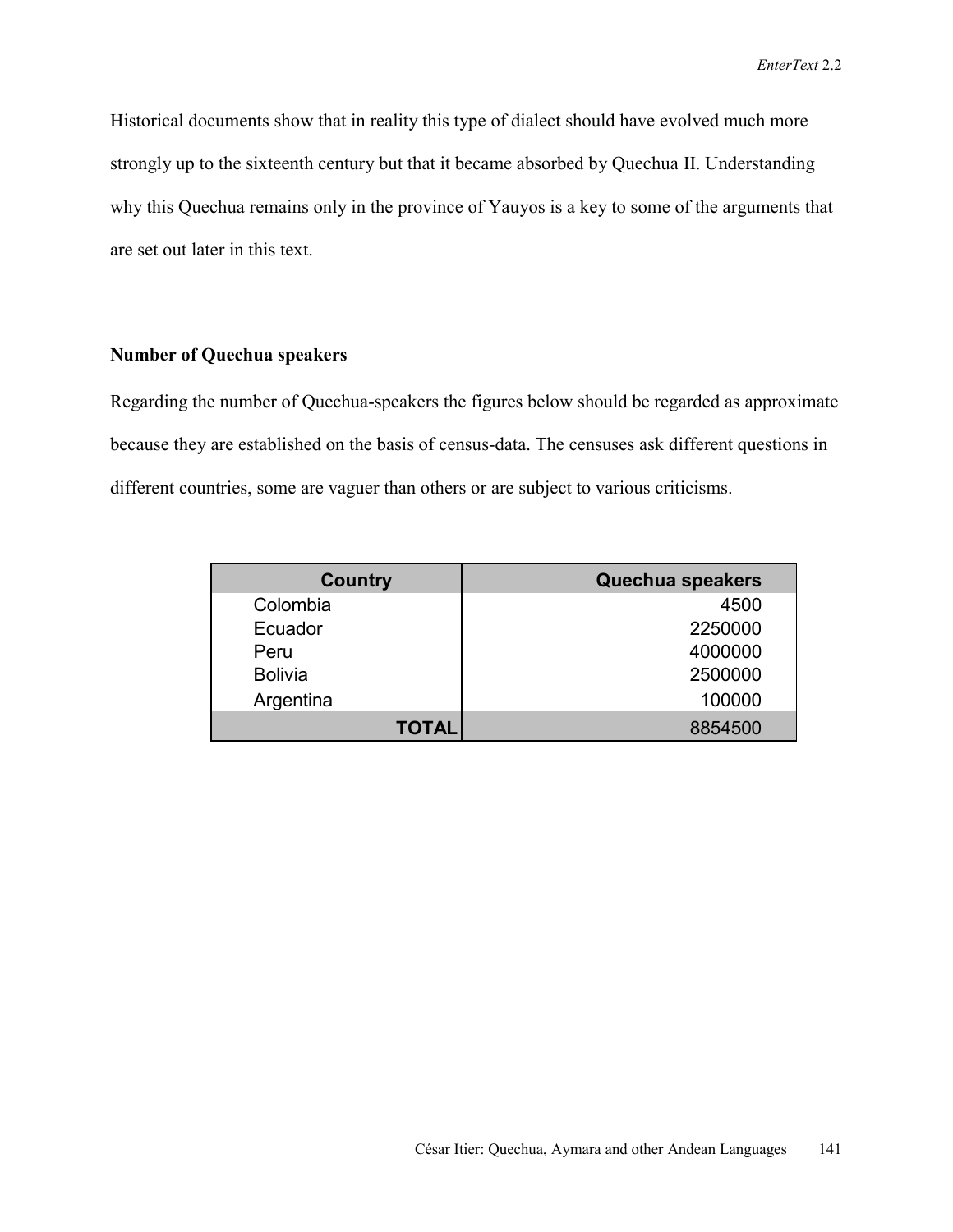#### **Comparable to Swedish or Greek**

It could be held that an estimate of 10 millions is not too adventurous and is relatively reasonable because a tendency exists in all the censuses to underestimate the number of speakers. This underestimating is not so much on the part of the census-takers, but it is rather the respondents who tend not to disclose the fact that they know or speak this language as a mother-tongue. A language of 10 million speakers is one that is comparable in this respect with Swedish, Hungarian, Greek, and Czech. But as is well known, Quechua is not comparable with these languages either from the point of view of its social status or the role that it plays in the societies where it is spoken. In spite of Quechua having a prolific literature which is little published but which exists and has existed for many centuries, there is little or no access to the media in that there are no papers, no novels, and practically no television programmes.

### **CURRENT SITUACION - AYMARA, CHIPAYA**

### **Aymara now**

Aymara is spoken in three countries: Bolivia, Chile and Peru. (The Aymara-speaking part of Chile does not appear on the map). Aymara can be considered a linguistic family but a much simpler one than that of Quechua—at least in its present state—because there are only two types or variations, or two Aymara languages or two differentiated dialects. On the one hand there is the little known Tupe dialect spoken in the province of Yauyos in the sierra or highlands of the Department of Lima. It is not coincidental that this is the same province where mixed Quechua dialects are found. And on the other hand there are the much better known Aymara-speaking areas between the Quechua-speaking areas of Puno, Peru and Bolivia. This covers part of the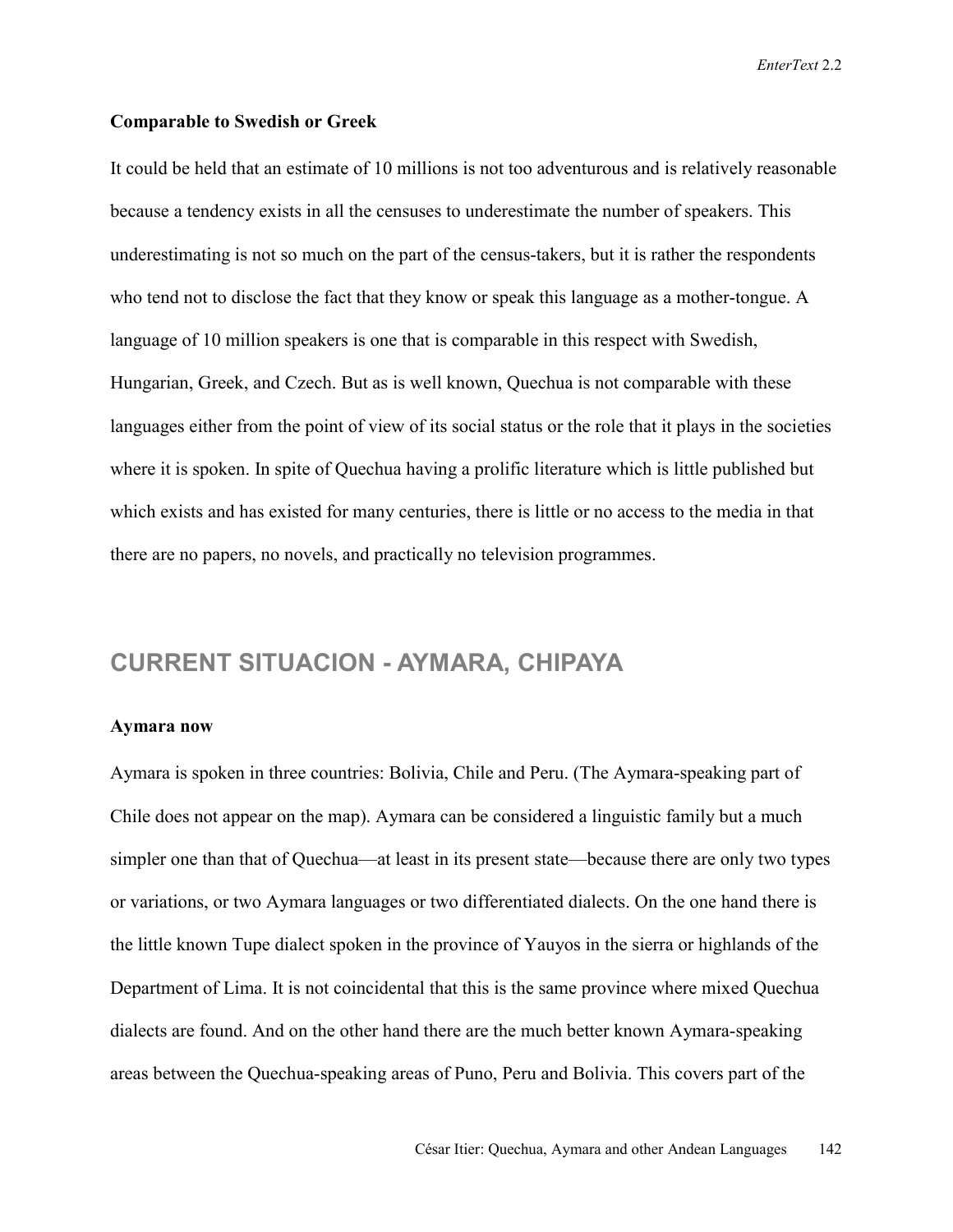Peruvian, Bolivian and Chilean *altiplano*. In spite of the immense size of the territory, Aymara here has few local variations: they exist but are not very important because there is perfect intercomprehension between speakers from different areas of this territory. On the other hand the Aymara of central Peru is very distinct from that of the South. And perhaps in this it is similar to the comparison between Quechua I and Quechua II.

| Country                         | <b>Source</b>                           | Aymara speakers                    |
|---------------------------------|-----------------------------------------|------------------------------------|
| <b>Bolivia</b><br>Chile<br>Peru | 1992 census<br>estimated<br>1993 census | 1.6 million $+$<br>10000<br>420000 |
| <b>TOTAL</b>                    |                                         | $2$ million +                      |

### **Chipaya**

There is a third Andean language which is known as Chipaya because it is spoken still in the town of Chipaya a little to the west of Lake Popoo, to the south-east of Oururo in Bolivia. Chipaya is currently spoken—with a lot of vitality—by some one thousand people and until only a few years ago there were speakers of this language in a *comunidad* on the shores of Lake Titicaca, but it seems that these have all shifted to Aymara. We have documents, which show that the old area where Chipaya was spoken was very much more extensive than that today.

### **Aymara, Quechua and Chipaya compared**

Although these three languages in principle are not related (and these complex issues need further explanation) Quechua and Aymara, as well as Aymara and Chipaya, share a minority but significant part of their vocabulary, and they also share many structural features at the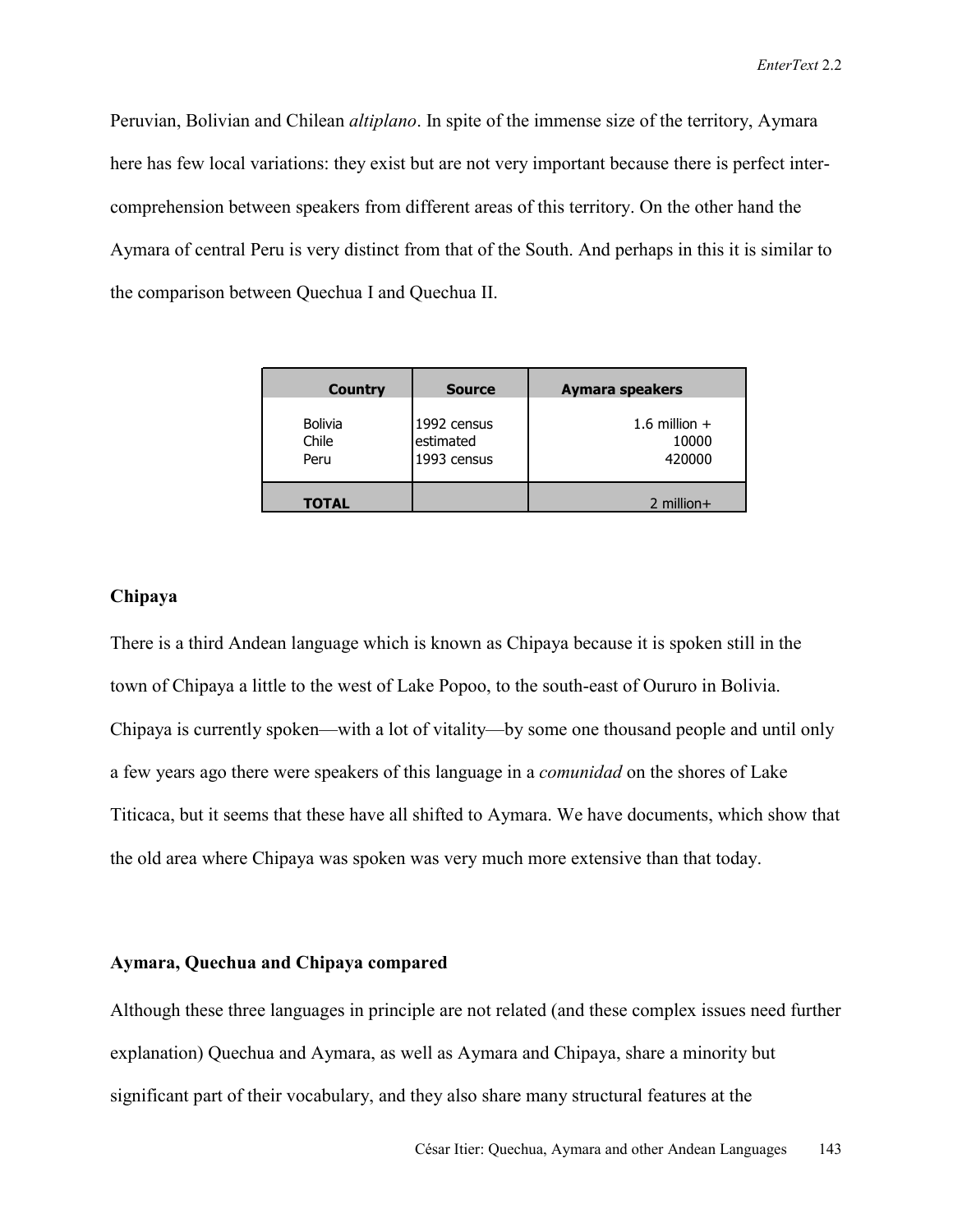phonological and grammatical levels. This sharing of features is very strong for Quechua and Aymara, but also significant for Aymara and Chipaya. Other languages also existed which will be mentioned later.

Before embarking on the history and pre-history, some idea of the structural similarities which exist between Quechua and Aymara is given. These similarities are very strong and very important at the phonological level - that is at the level of the architecture of sounds, which structure the language. The two families Quechua and Aymara present many common features. But it is clear that the degree of similarity depends on the varieties or dialects that are being compared. For example the phonological system of the Quechua of Cuzco (southern side) and Puno is identical in spite of the fact that they are two distinct languages. On the other hand if one compares a dialect of central Quechua with Aymara, the differences are greater.

#### **The lexicon**

At the level of the lexicon, of word-roots, the degree of difference also depends on which variations or dialects we are comparing. Cuzco Quechua and southern Aymara have from twenty to thirty per cent of their lexicon or vocabulary in common. The proportion is less if we compare central Aymara with central Quechua but it is significant in any case. But in spite of that, the major and essential parts of the lexicon of each one of the linguistic families, Quechua and Aymara, appear not to have a visible relationship. I am going to give some examples simply *al oído*—they are going to give you an idea of some examples drawn from a basic vocabulary.

"One" is *maya* in Aymara, *huk* in Quechua; "two" is *paya* and *iskay* respectively—one cannot see the possibility of a relationship of common origin; "man" or "people"—*haqi* in Aymara and *runa* in Quechua; "ear"—*hinchu* in Aymara, *rinri* in Quechua; "stone" —*qala* in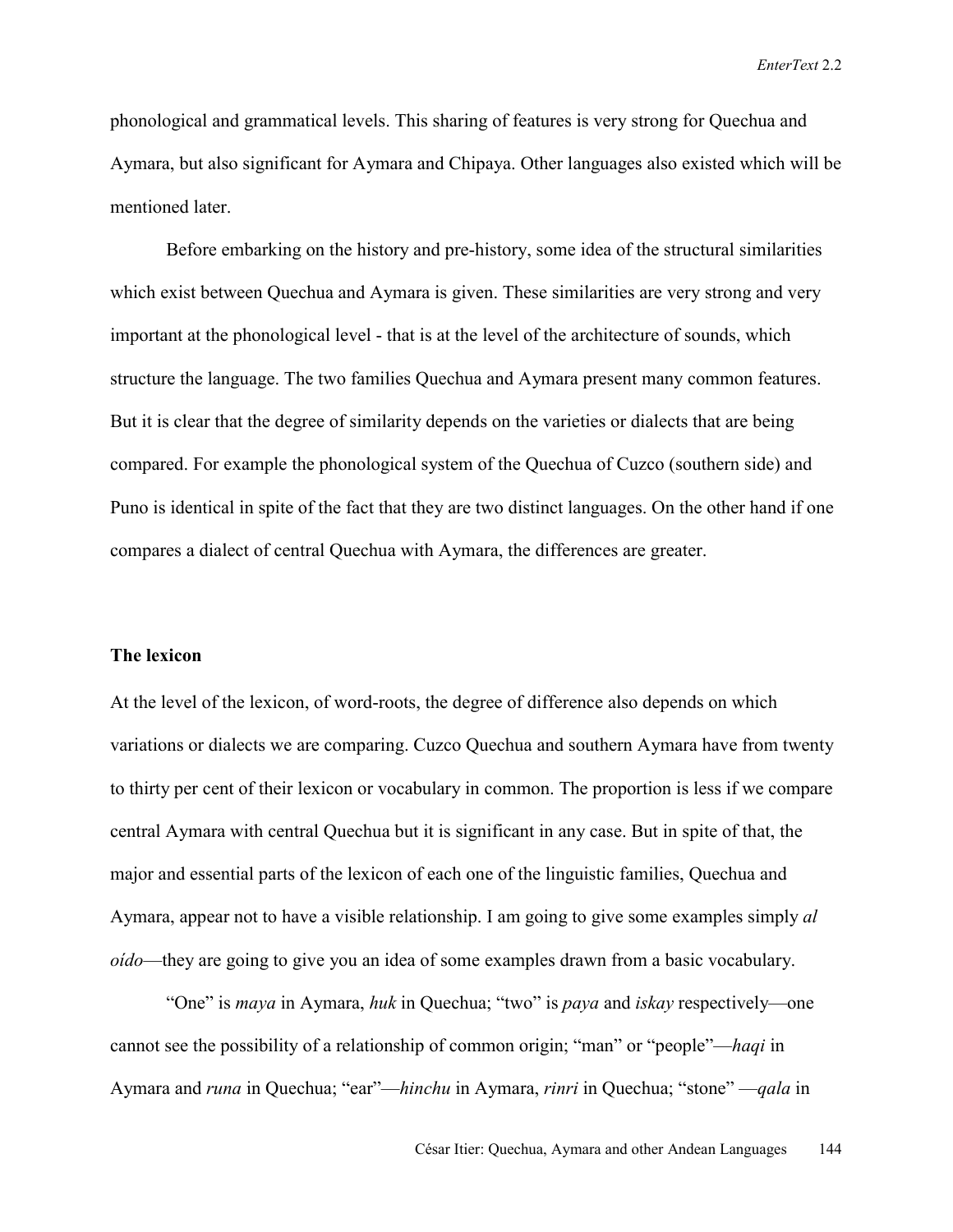Aymara, *rumi* in Quechua—as you see it is difficult to think in terms of common origins. At least if the two languages had a not-too-distant relationship they would show a major part of their lexicon to be comparable.

### **Semantics**

At the level of semantics, that is of the notion of the categories which are behind words, we observe a very strong agreement as the two languages appear to be conceptually structured in the same way, down to the smallest details.

### **Morphology**

At the level of syntax and morphology Quechua and Aymara are agglutinative languages typologically, which means that they are languages which function by placing suffixes on to a noun or verb root. The suffixes express grammatical relationships. In the romance languages we tend to use prepositions, pronouns or "separate words" to build up meaning. Also in the agglutinative languages the form and the identity of the suffixes remain very stable and do not change, for example when added onto or inserted into a word. Whatever other suffixes surround a particular suffix, they all keep their form. They are added one to another without changing each other even in a minor way. Some of the suffixes in Quechua and Aymara are visibly related. Others have totally distinct forms but express identical grammatical categories, whilst another minority part of the suffixes, it seems, is, formally, totally distinct and expresses concepts which are also totally distinct.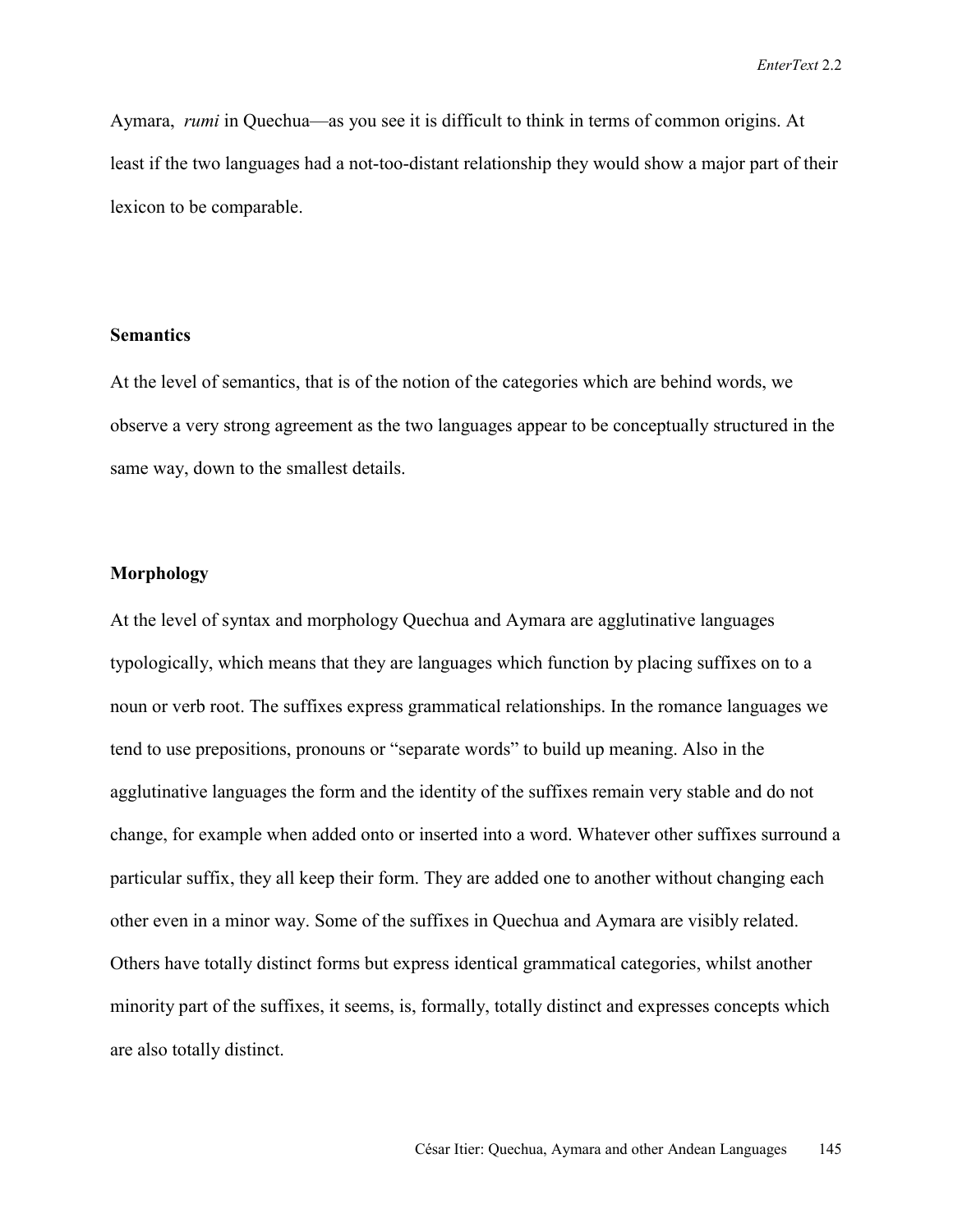Thus Aymara and Quechua have structural similarities. At the level of syntax, the order of words within the phrase—the order of the components of the phrase—is identical in the two language families. The order of the suffixes one with another is also very close in the two languages. So what is puzzling is that in spite of this structural similarity between the two languages, the core lexicon and also the suffixes appear to be so distinct, so irreducible to a common origin.

### **PART II - HISTORICAL RECONSTRUCTION BEFORE 1530**

### **Reasonable hypotheses**

This part looks at some of the hypotheses which have been put forward to explain the historical expansion of Aymara and Quechua. It is based on the work of two Peruvian linguists who are respected specialists in this field: Alfredo Torero (from the 1960s) and Rodolfo Cerrón Palomino (especially from the 1980s onwards). This short section cannot go into much detail. For example it does not enter into the linguistic techniques for reconstructing the common ancestry of a linguisitic family and comparing it with its different contemporary forms. In any case, the point of departure for the hypothesis, which is going to be developed on this question, is that which is provided by the historical documents. We have to build on the linguistic situation that is revealed through historic documents from the moment that writing arrived in the Andes, that is to say at the time of the Spanish conquest.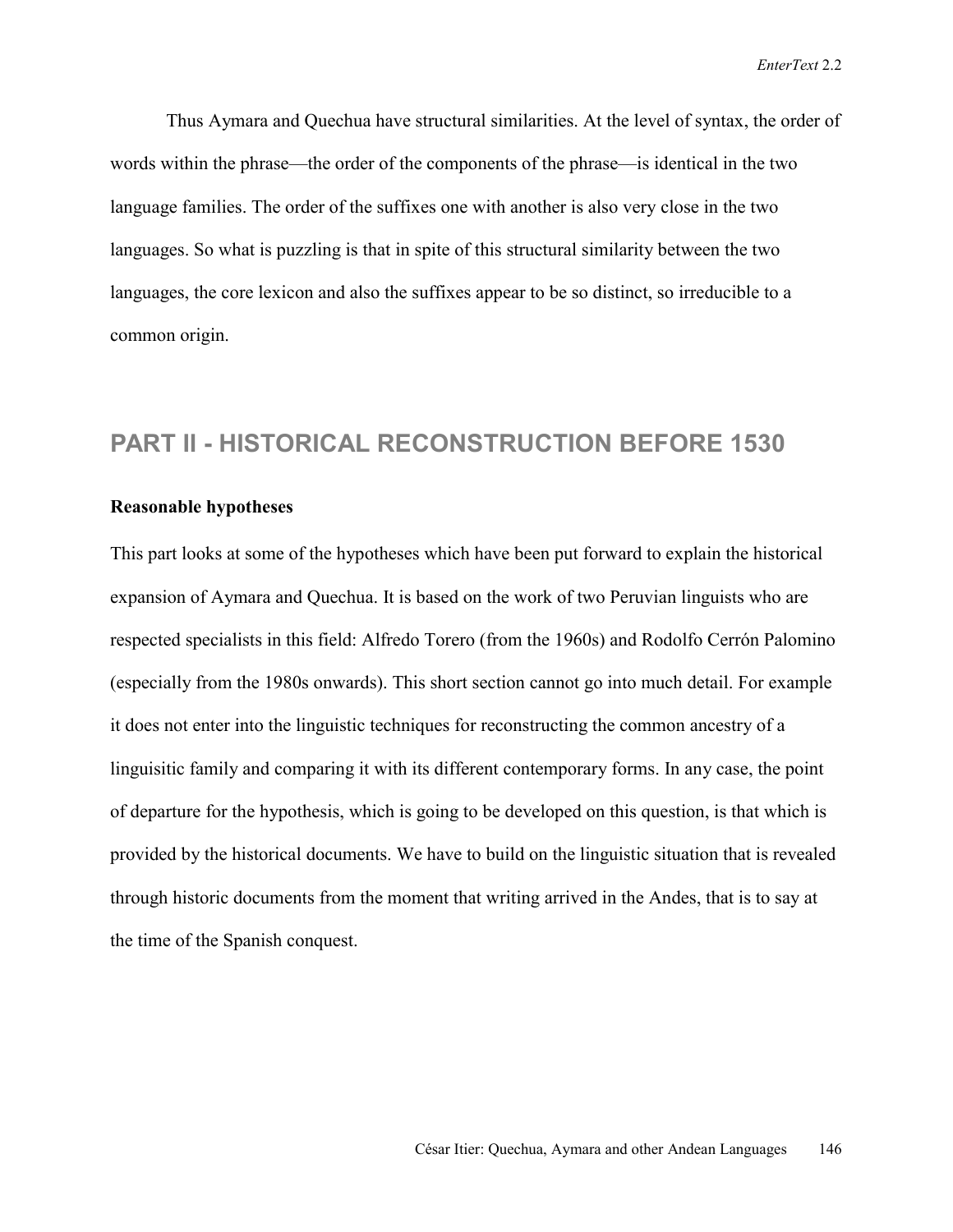### **Situation much more complicated than appears on the map**

On Map 2 (1530) (langues andines  $1530$ .jpg) things are simplified a lot. The linguistic situation was in reality much more interconnected than that which can be represented on the map you see here, but at least it gives us an idea and serves as a basis for discussion.

### **Aymara covered a much wider area**

First we see that the extension of Aymara was much greater than it is is now. Compare Maps I and II. Aymara almost reached the gates of Cuzco. To a large extent it was spoken in all of what is today the department of Apurimac, a part of the department of Ayacucho, and to the south it occupied a major part of Potosi, Sucre, Oruro and Cochabamba, where people now speak Quechua.

### **Other languages**

But at the same time it can be observed that there were also other languages very much alive in the sixteenth century. On the one hand there is the language we call Chipaya, which in reality was Uruquilla when one deals with its historical existence. The Uruquilla languages of which modern Chipaya is a descendent are spoken in various redoubts along the axis which goes from Lake Titicaca, to Lake Popoo and to Lake Salar de Uyuni and all the area of the Salt Lakes. And on the other hand I have tried to represent, following the information of Torero, another language, Puquina, which was spoken in the extreme south of what is now Peru: Moquegua, part of Arequipa, the north, west and east of Lake Titicaca, and also the area of Cochabamba. Some redoubts appear in other places of what probably were languages in the sixteenth century. These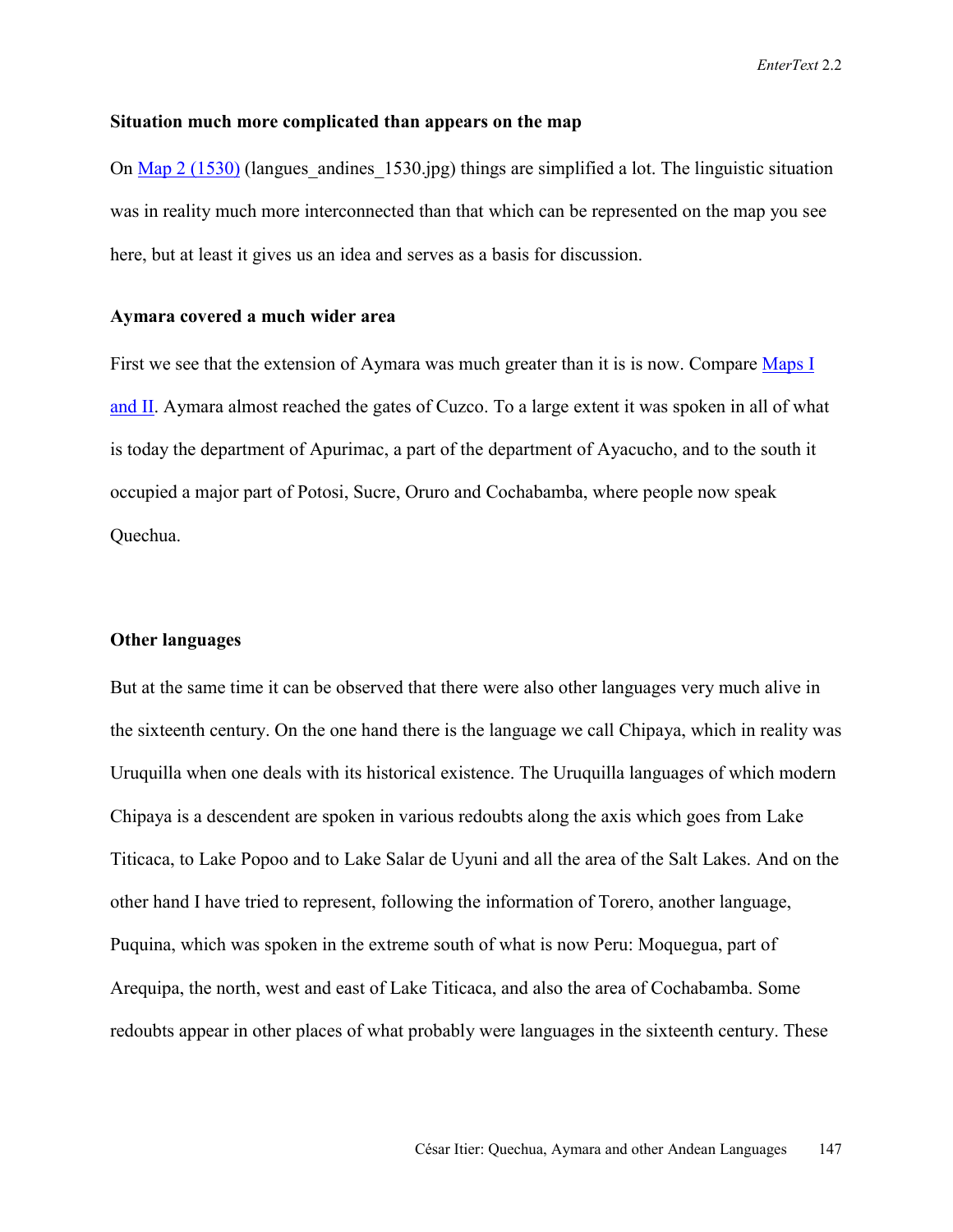are the remains of a language extending over a greater area. Central Aymara as well had a more extensive coverage.

### **Quechua covered a smaller area**

Quechua covered a much smaller area. The map (langues\_andines1530.jpg) shows the space where Quechua predominated in a very forceful manner but this predomination did not exclude the fact that other languages were being spoken, languages which were older than that of the spread of Quechua in some cases. Compare the spread of Quechua on the 1530 map with Quechua I, and also with Quechua II on the current map. [In fact, the map is rather simplified because Quechua was functioning—at least Quechua II—as a *vehicula*r variety, as a *lingua franca*, as a language of supra-ethnic communication in an area much vaster than indicated on the map]. Essentially towards the north, Quechua already had by the sixteenth century (1530) taken root strongly in contact with other local languages which disappeared later. In Ecuador itself we know that Quechua was already functioning as a *vehicular* language when the Incas arrived there. In other words the arrival of the Quechua language in Ecuador is previous to the Inca expansion, but it was only much later in the colonial era that Quechua displaced or supplanted the autochthonous languages of the Ecuadorian *sierra*.

### **Other languages in the North**

There is space only to mention briefly some other languages of the north of Peru. As you will see, not very much, in some cases hardly anything at all, is known about these languages.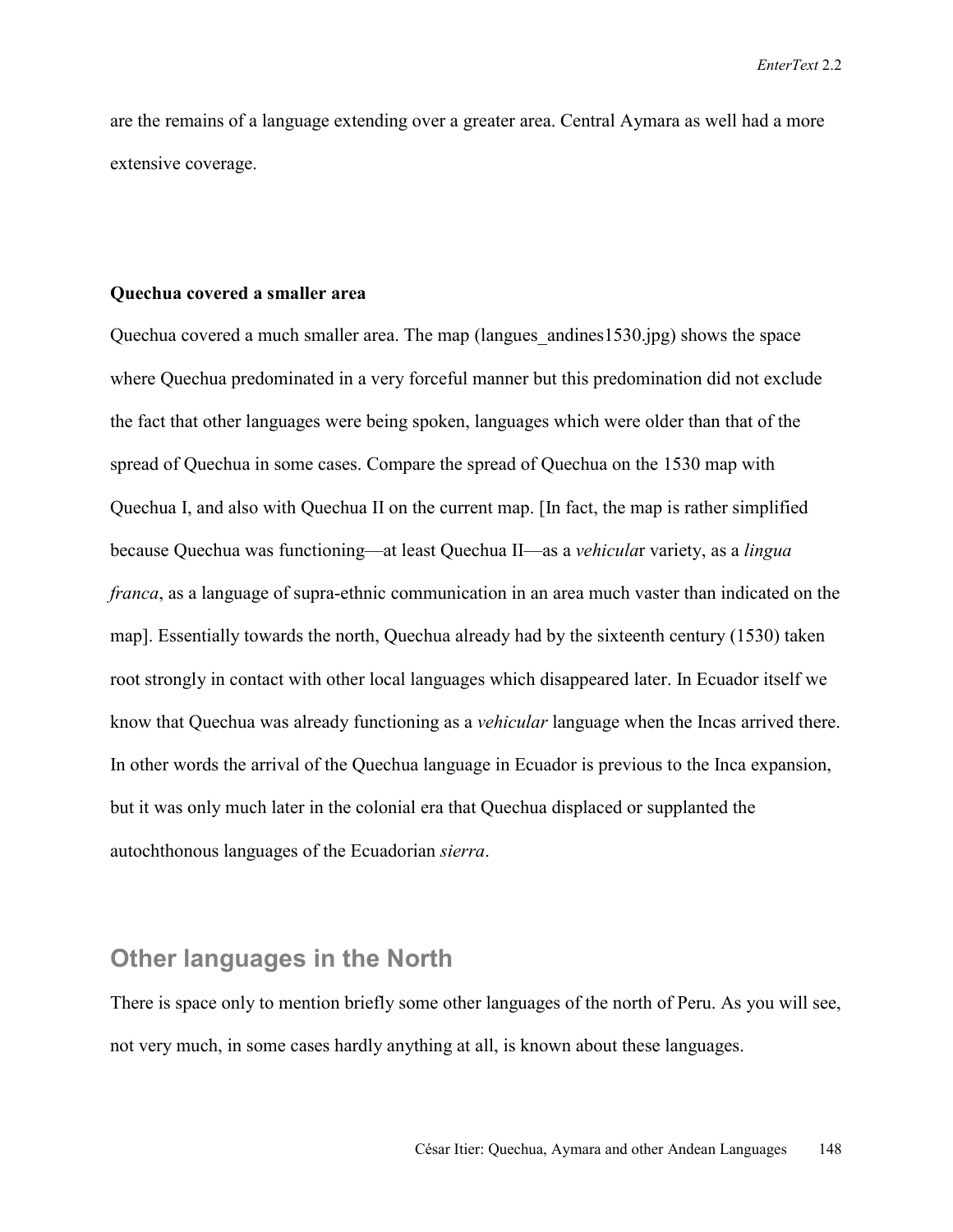**Cholon** is a language, which was spoken in the Upper Marañon in some communities up to some twenty years ago. It appears even that it's possible that if searches were done, elderly speakers would still be found. There are some twentieth-century documents, some *testimonios* regarding this language.

**Chachapoya** in the area of Chachapoyas, that is, we say, the substratum of Chachapoyas Quechua, a language of which we know little. What we do know comes only from some placenames, animal-names and what has been left behind in the lexicon, essentially, and perhaps in some grammatical features of modern Chachapoyas-Quechua.

**Culle** appears to have been a very important language, which disappeared with the spread of Spanish. Culle seems to have disappeared recently in the twentieth century. We do not have more *testimonios* of Culle than some place-names and animal-names—a very small list of words.

The languages **Den** and **Cat** were rescued from oblivion by Torero who showed that they existed by doing a study of the place-names of these regions. He demonstrated that a number of terms are explained neither by Culle nor by the Quechua or Aymara languages. It is said these terms depict areas, and one can see clearly that some terms mean "mountain," others "river," others *pampa*, others "town," and this enables us to see that these languages existed at one time, although perhaps they had already disappeared by the Spanish conquest. This one simply doesn't know.

On the northern coast, in the area of Trujillo and nearby, they were speaking what is known today as **Quingnam**, which was the language of the **Chimu,** of which nothing remains but place-names and some terms.

**Mochica**, which was spoken in the northern Moche area, is indeed known through a Grammar of 1644, through catechism texts of the sixteenth and seventeenth centuries, and word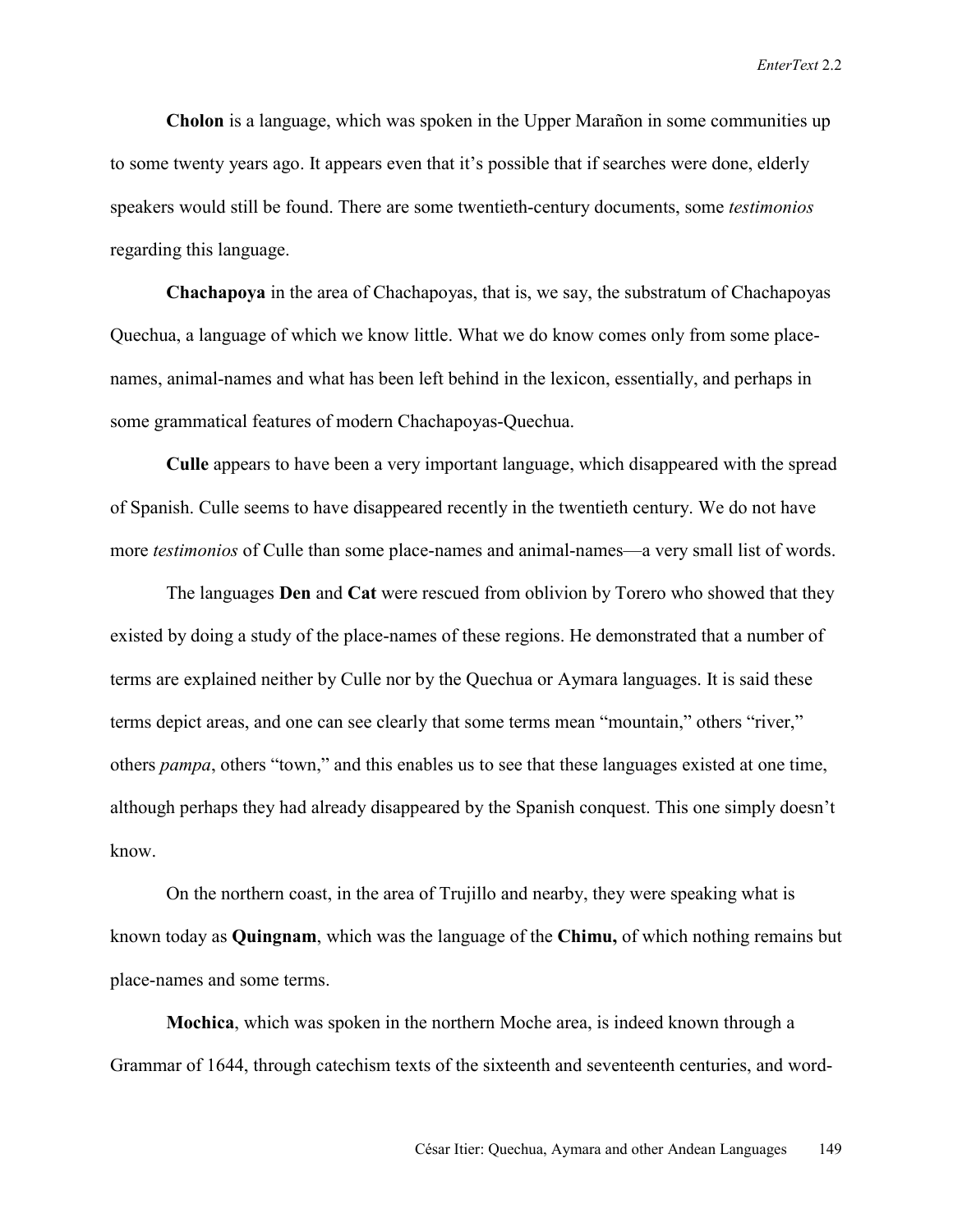lists. It disappeared in the 1940s, that is, in relatively recent times. Speakers were still surviving in the beginning and middle of the century in Eten, it seems.

Other languages are known also through a few words, which are to be found in colonial documents, and which mention that in such a place they speak such and such a language.

It is worth mentioning that Mochica, which is the best known of these northern languages, contrasts with the case of Aymara and Quechua. Mochica is a completely different language structurally and has very few terms in common with these other two Andean languages: that is to say that it had very few linguistic contacts and it had those very late in the Inca era, probably.

### **Initial focus for the expansion of Quechua and Aymara**

Not all the details of the evidence supporting the hypotheses are going to be presented here. These are simply the hypotheses on which Torero and Cerron Palomino agree. There are differences in their reconstruction of Andean linguistic history but this presentation is limited to the essential features on which both agree.

### **The focus of expansion of Quechua**

Both coincide in placing the initial, most ancient focus for the spread of Quechua in a location between the central coast, say the area of Lima, and the north-central sierra, which corresponds at least in its *sierra*—mountainous—part to the area of central Quechua or Quechua I. The greatest likelihood is that the initial focus of the expansion of Quechua was in the *sierra*, in the northcentral *sierra* in particular. This was very much more probable than the coast, but there are doubts. In any case they propose connecting an important expansive wave of Quechua with the phenomenon which archaeologists call the ancient horizon. This is what is known as the Chavin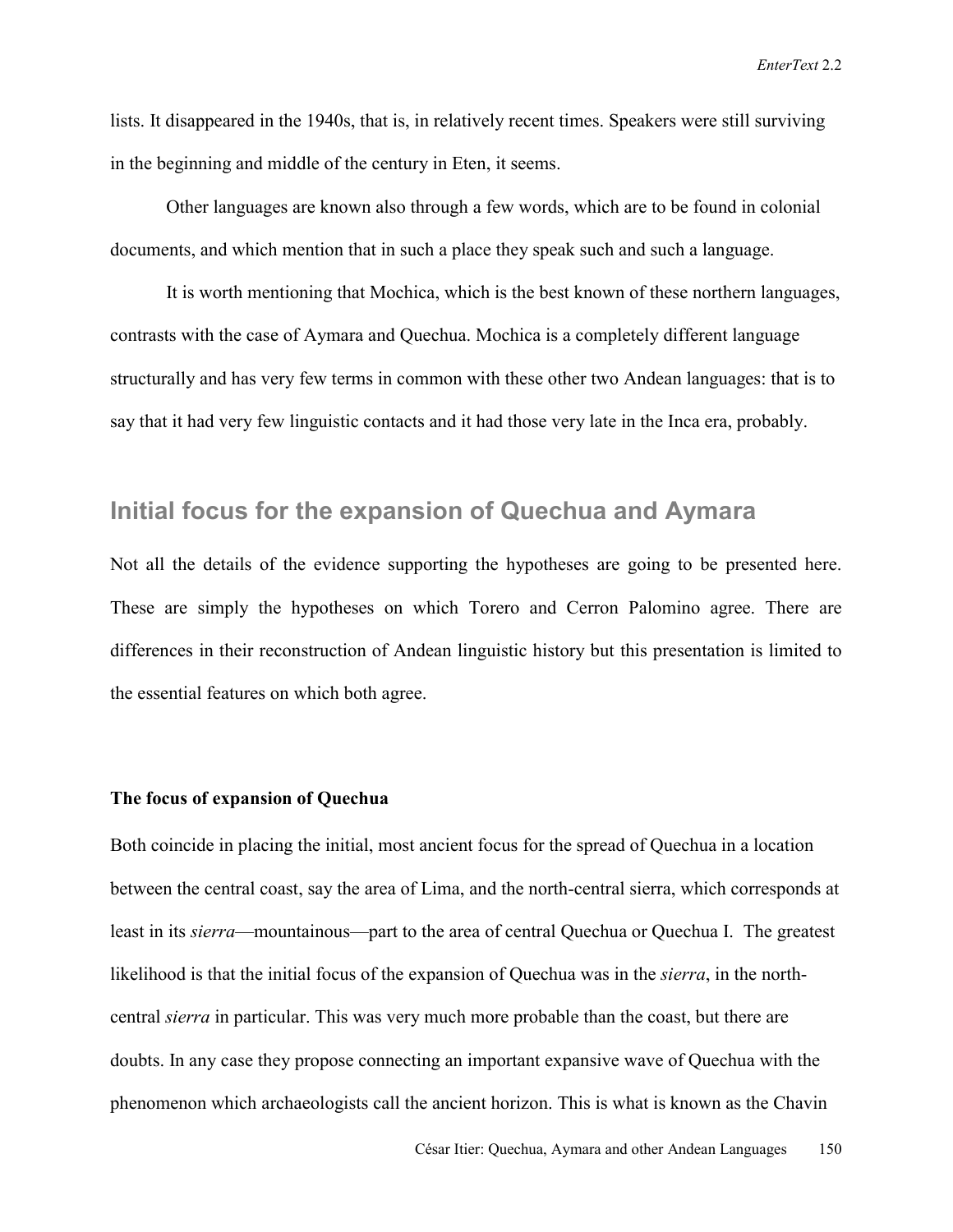expansion of influence. This was an era of intensification of relations between different ethnic groups and different valleys. It was an era of very strong cultural and economic interchange and cultural homogenisation. Necessarily what we know of what happened in that era presupposes a common language, a common linguistic vehicle, and that vehicle corresponded to Quechua. The area covered by Quechua I coincided to a large extent with the area covered by the phenomenon of early horizon: the phenomenon of Chavin. It is an hypothesis which seems to me very, very strong, an hypothesis which has a high degree of probability.

### **The focus of expansion of Aymara**

The two linguists place the initial focus of Aymara, in turn, in a very—let us say—unexpected area compared to what is currently believed. This is the central-south coast, somewhere between Cañete and Nazca, probably Nazca. A first phase of expansion of Aymara towards the high *sierras* would have happened… towards the fourth or fifth centuries on the basis of the phenomenon which archaeologists observe as the cultural "Nazca-isation" of the Ayacucho region. The inhabitants of the Ayacucho region, having become—let's say—economically important at that time, would have taken the language of the Nazca as the language of external communication, because of its prestige due to the cultural influence which Nazca exercised over the *sierra* during that period. Then from the sixth century we enter into the epoch which archaeologists know as the middle horizon and one of the Ayacucho towns, Huari, becomes the capital of an empire. This empire extended to the south of the Cuzco area and to the north towards the north-central *sierra*, and exercised an indirect influence over the coast, but the forms of this influence are not well known. The second wave or phase of Aymara expansion, the most important for the *sierra*, would have been connected and sustained by the Huari expansion which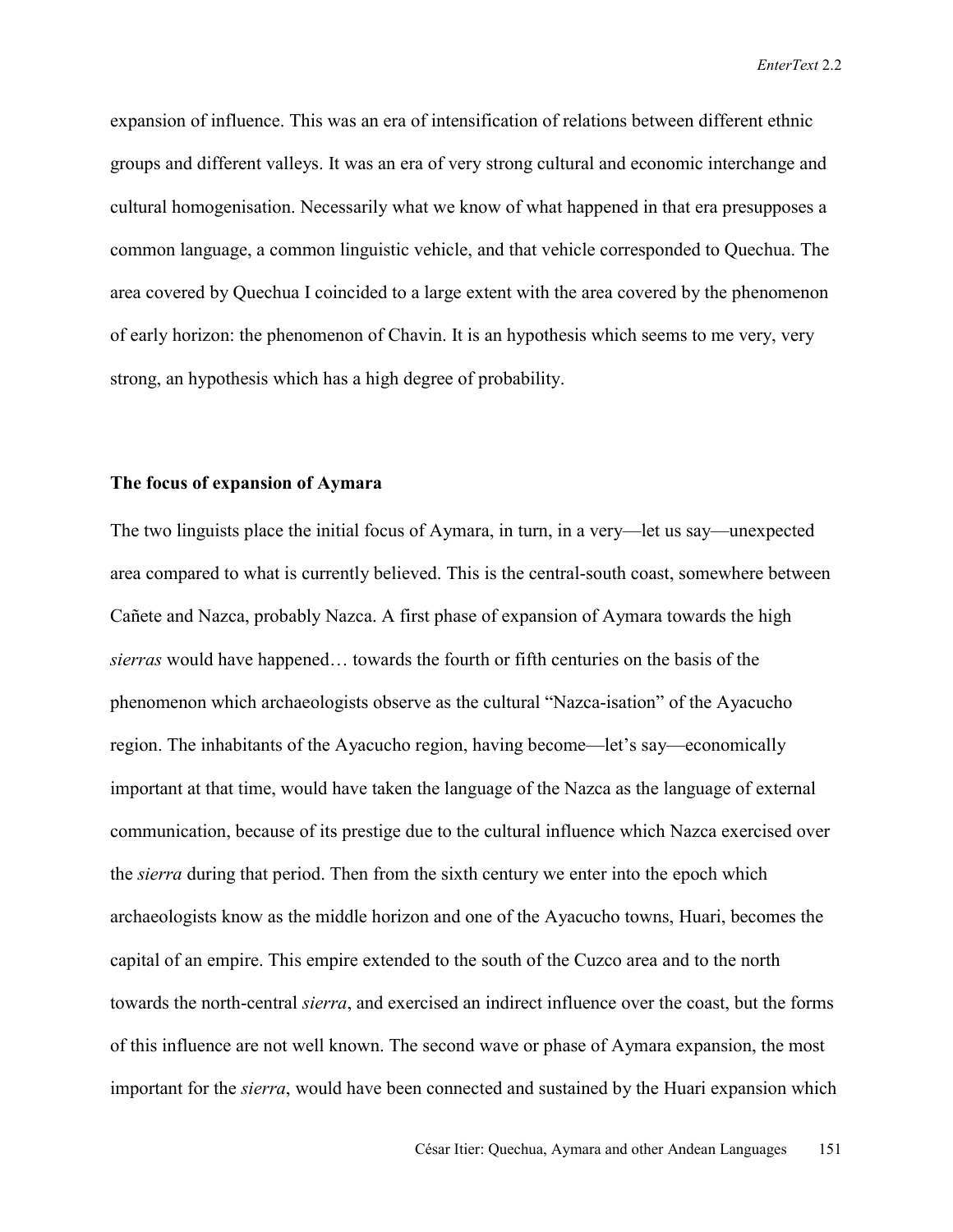would have promoted Aymara as state language—on the one hand towards Cuzco, on the other to all the rest of the Aymara area marked on the map.

Going back in time and advancing in the hypothetical, but always according to these two linguists, Map III (langues peru1000.jpg) shows the situation schematically at the end of the middle horizon (the outward intensification of relations under Wari-Tiwanaku). The shaded area shows the expansion of Aymara throughout the centre-south and southern Andean mountains. Quechua remained in all the northern area. To the South according to Torero, who has worked the most on these two languages, there was a greater expansion of Uruquilla and also of Puquina. Torero in his first publication had suggested that the language of Tiwanaku was Puquina, but afterwards in a more recent work he proposed the theory that in actual fact Puquina was the language of the Pukara—city and ceremonial centre to the north of Lake Titikaka, which before the rise of Tiwanaku around the beginning of our era (first century A.D.) had great importance and that Uruquilla had been, we say, the first language of the Tiwanaku people. It seems to me that what Torero and Cerrón Palomino are saying here does not prevent us from thinking that Aymara also was already being spoken in these areas during the (later) Tiwanaku which was contemporary with the Wari, because of the relations which were able to exist between Upper Peru, Peru and the two empires. In any case the theory which has been put forward of a southern origin for Aymara cannot explain the great degree of convergence and structural similarity which exists between Quechua and Aymara. Necessarily Quechua and Aymara at some time in their history, and for many centuries, would have had to have close contact for it to have produced the convergence which we've seen.

So Torero and Cerrón Palomino see in the Wari empire an essential factor for the dissemination of Aymara between 500 / 600 and 1000 A.D. Cerrón has even studied the probable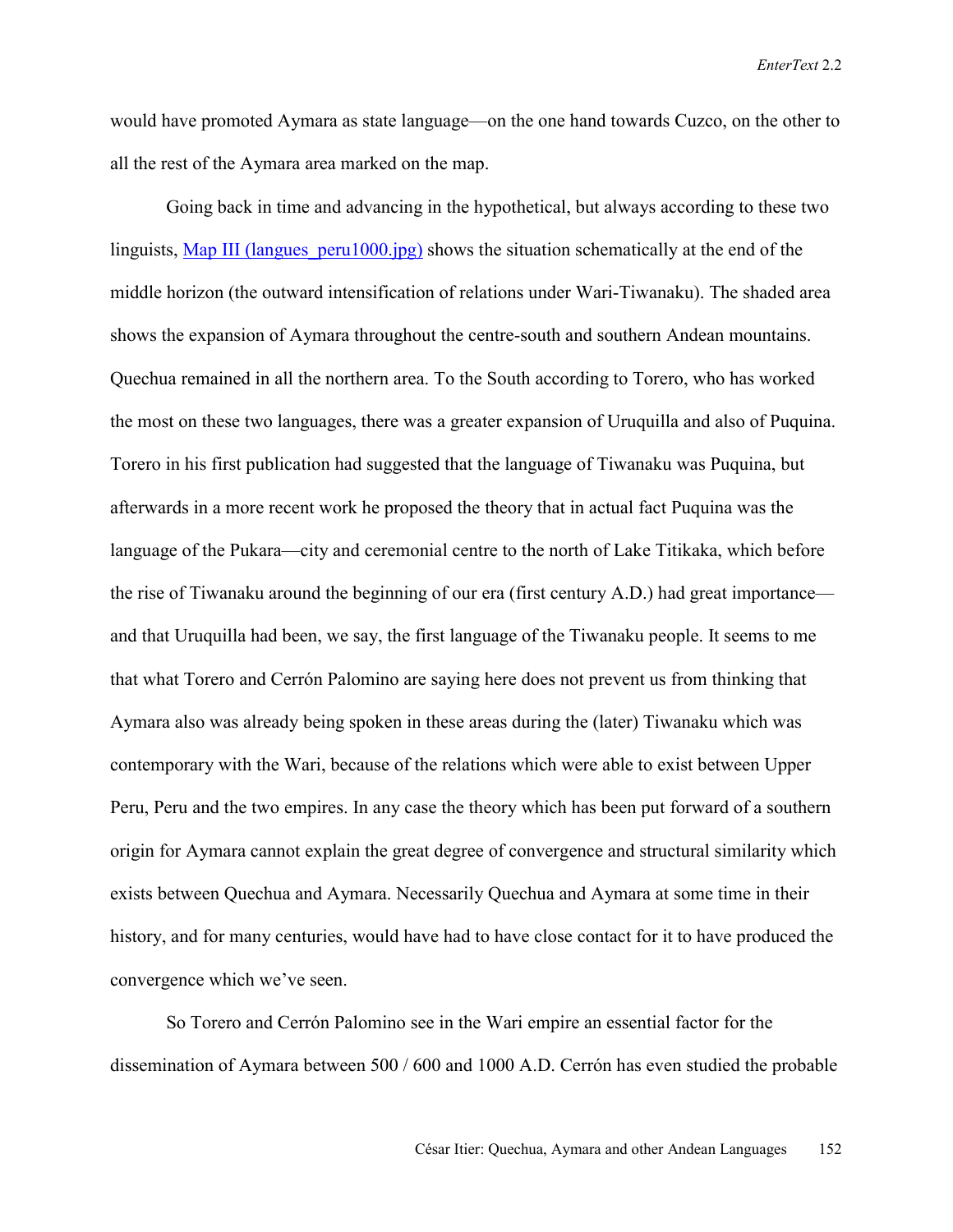footprints or traces of the imperial presence of Aymara in all of the central *sierra*, compared with that of Quechua I.

There are some phenomena which have not been mentioned so far. Cerrón points out the fact that the term for "town" which is *marca* in Aymara is the same as in Central Quechua. By contrast the term in the other dialects of Quechua (Quechua II), *llaqta*, does not have any linguistic connection.

### **Summary**

So, briefly to summarise these points, the view of the two specialists is that—and this challenges the traditional view—Cuzco is not the original source for the spread of Quechua: the spread of Quechua is very much older. Its original source is much more to the north, and the Incas adopted Quechua as the language of their empire because it was already an important language previously: a *vehicular* (transmitting) language, a language of (inter-regional) communication, also a language of privilege, and it was their second or perhaps their third language.

Concerning Aymara, we see that its original home is not, nor could it be in any way the *altiplano*, still less areas more to the south, and that the language of the people who created the Tiwanaku empire could not be, at least at first, Aymara. Perhaps they acquired it in the process of the development of the state, such that this acquisition would be strengthened through work and that finally the Wari empire contributed significantly to the spread of Aymara.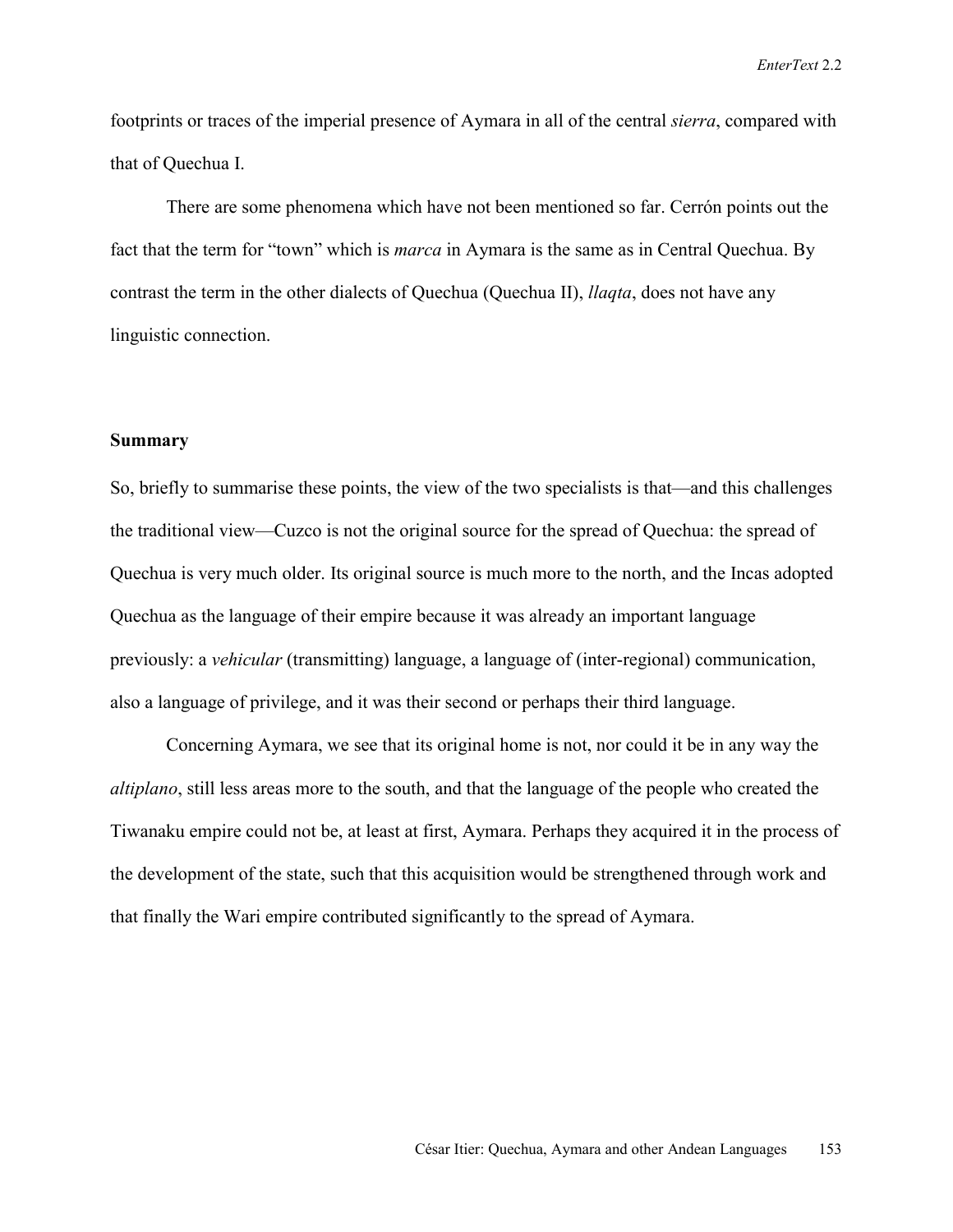### **THE COLONIAL PERIOD**

### **Quechua used in the mines, on haciendas and in commerce**

During the colonial period there was a radical upheaval in Andean society, in the first place economically. [Refer to Map II: the reduced sector of south-east Peru and northern Bolivia.] As you know, from the 1540s the Andean economy was oriented essentially towards mining; the silver mine of Potosi was discovered in 1545, and Huancavelica in 1563 became one of the nerve centres of the colonial economy. From the beginning of the decade of the 1570s, Viceroy Toledo established the *mita*, the compulsory service for working in the mines, essentially Potosi and Huancavelica. The system implied that some ethnic groups had to do their *mita* in the Huancavelica mines, Choclococha, and other mines in that area. Other groups had to do their *mita* in Potosi. All the area of Cuzco towards the south came into the orbit of the Potosi *mita*. On the other hand here [more or less corresponding to this shading on the map] are the groups which had to do their *mita* service in Huancavelica or in mines nearby. At the same time one imagines the enormous number of [regional / indigenous] people who were to be found in these mines, working together and in contact with the Spanish as well: they had to have a common language with which to communicate. Also many Andean people additionally went to the mines as paid workers because they needed to pay the *tributo* in money, and in order to do this they had to exchange their labour for a wage. So they went to the mines to do this. They also went to the cities and the *haciendas*; and there also they came together and needed a common language. They went to the cities in great numbers for business, administrative and legal purposes, etc. What was happening was that these urban and mining centres were developing in the Andes and a great number of Andeans were all the time going to them, and they were closely connected with the rural hinterland.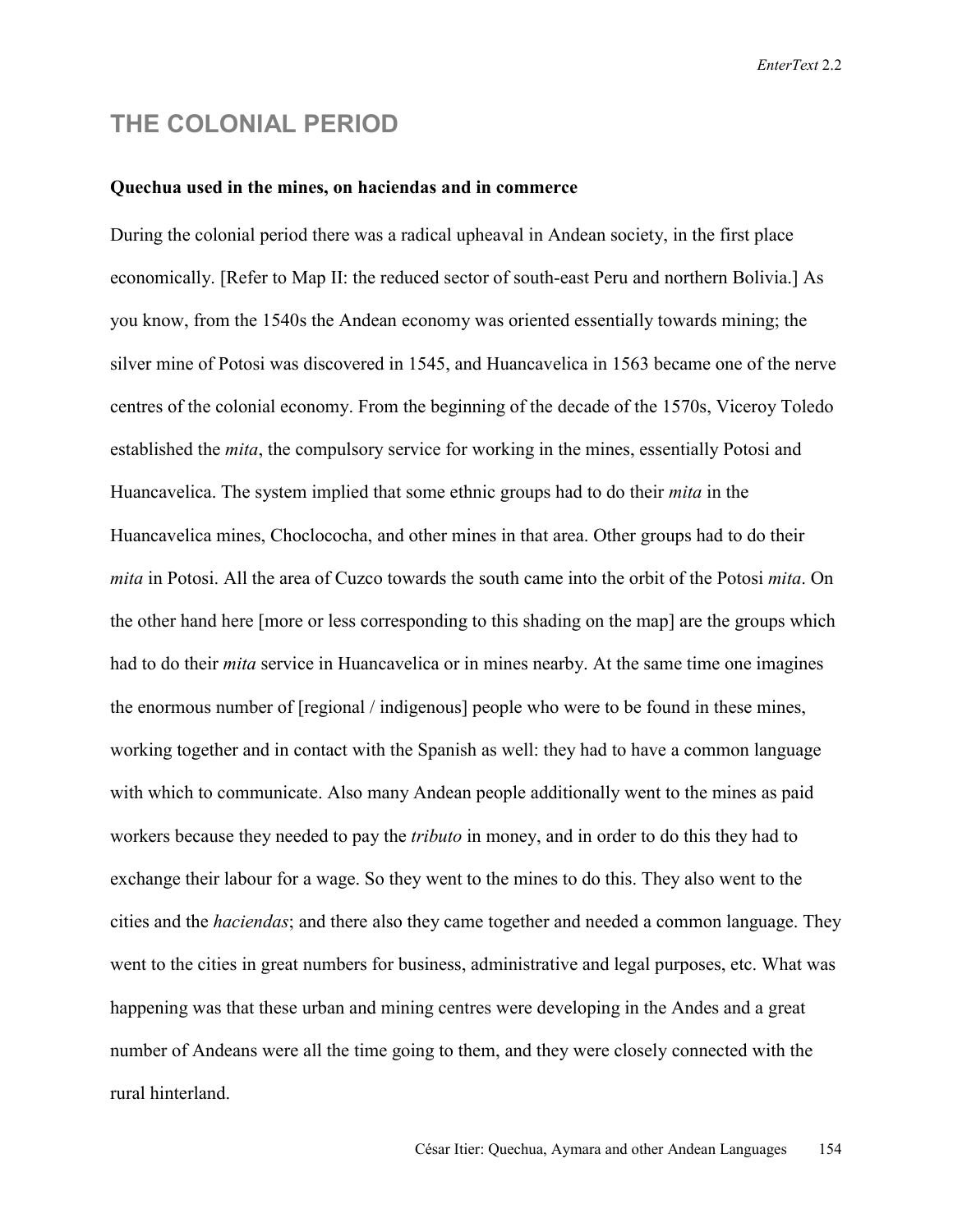### **Greater inter-provincial trade**

At the same time the Andes began to be traversed by greater numbers of llama and mule trains because in the colonial period there was an enormous expansion in trade. In the pre-hispanic era, or at least towards the end of that period, trade was a relatively reduced phenomenon because each ethnic group tried to assure themselves direct control of land situated at different ecological levels. They had to be, to some extent, economically self-sufficient. By contrast, this system changed in the colonial period and the intensification of human circulation also contributed to the emergence of a common language. This common language was Quechua II meridional, for all the area that is Peru and Bolivia, because for one thing it already was the *vehicular* language in the Inca period. It already had that role.

This phenomenon was going to be amplified during the colonial period because Quechua was the language of some zones whose demographic weight was very important, in particular Cuzco. They contributed important labour to Potosi and were also very economically productive zones in other respects. What you see is the very strong coincidence between the economically active colonial regions during the middle of the seventeenth century and the sub-divisions of Quechua II meridional. For example the colonial economic space, which includes the town of Huancavelica, Huamanga and various secondary centres, corresponds more or less exactly to the area of Ayacucho Quechua, which is the northern subdivision of Quechua II. The same is true of the area covered by the Quechua of Cuzco which matches exactly the economic area of Cuzco in the seventeenth century. We could go on with similar cases. Potosi, and secondarily Chuquisaca and Cochabamba, in the colonial period spread Quechua into the rural zones which surrounded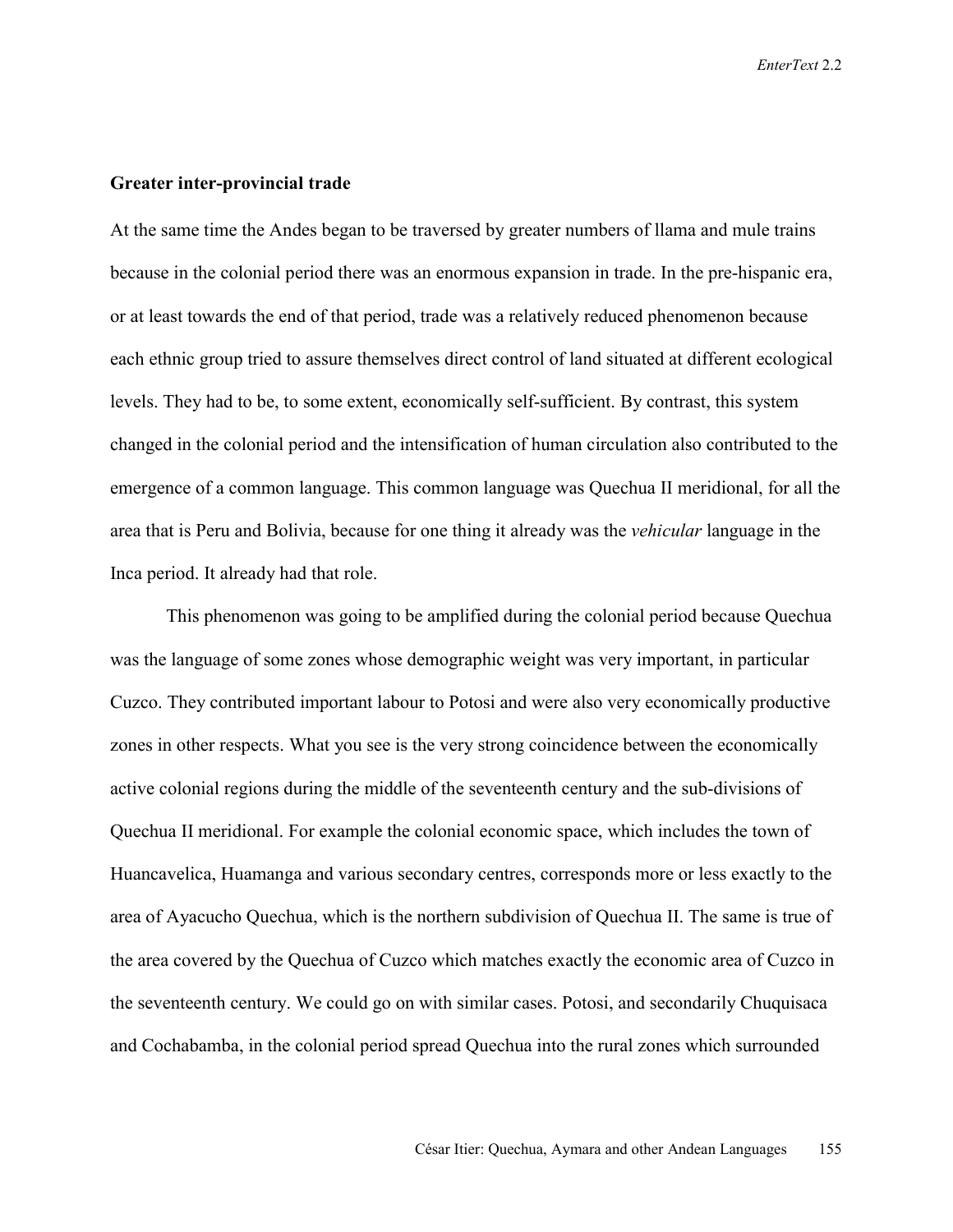them, to the cost of Aymara, Puquina and Uruquilla, and for that reason Quechua has a strong presence in Bolivia. This had been much less during the pre-hispanic era.

### **Aymaraes and the naming of Aymara**

A significant shift from Aymara to Quechua appears to have occurred during the colonial period in the area between Lake Titicaca and an invisible line south of Cuzco and Ayacucho. Ethnic groups, which dissolved in the colonial period, gave birth to new identities. At the time of the first chroniclers in the sixteenth century, Aymara was spoken as far north as the province of Aymaraes in the present day Department of Apurimac. It is for circumstantial reasons that it is the Aymaraes that have given their name to the Aymara language. Today they are in an area which is very distant from where Aymara is spoken.

### **Spanish remains a foreign language**

In the interior of the country during the colonial period Quechua and Aymara remained strong, to the extent that it could be said that Spanish remains a foreign language throughout the colonial period and even well into the republican era. Those Spanish born in the country, those called *criollos,* at least in the south, had Aymara or Quechua as a mother-tongue, or learnt Quechua or Aymara at the same time as Spanish. For example, depending on the area where they were, it was Aymara or Quechua which was spoken on a daily basis in the family. They were not only languages for communicating with so-called Indians.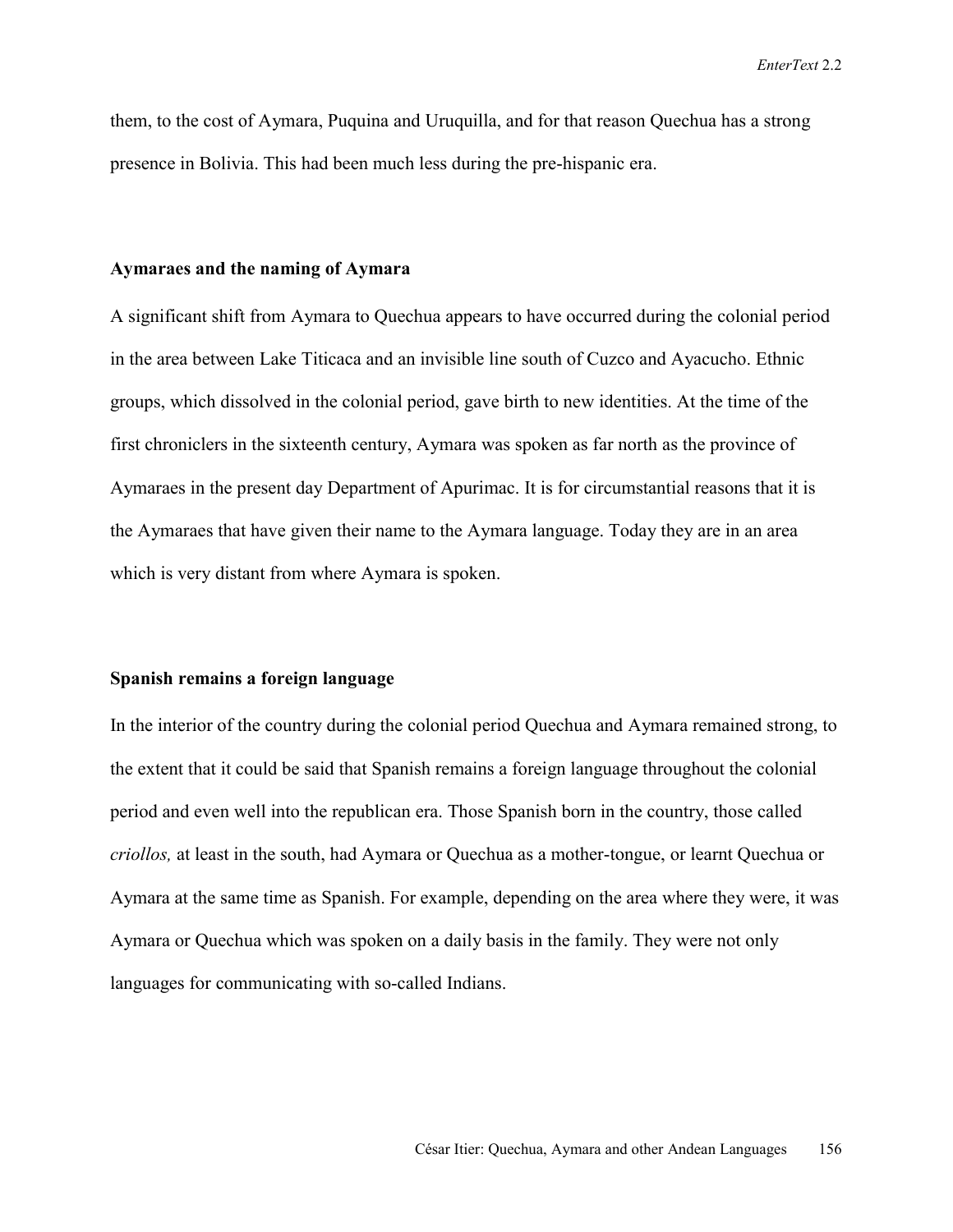#### **The aristocracy spoke Quechua in the 18th century**

For example at the end of the eighteenth century a Spanish traveller Carrió de la Bandera described a little this situation which is surprising to us today. In the *salons* of high society in Cuzco and of La Paz at the end of the eighteenth century, this self-same Creole aristocracy was speaking Quechua and Aymara and was not speaking any Spanish. Often they did not know how to speak Spanish, to the extent that Spanish and Creole women from modest backgrounds practically did not speak Spanish. This is the situation which it is necessary to bear in mind when assessing the very strong presence of these Andean languages, at least in all of the *sierra,* in the colonial period. And it is clear that at times the colonial authorities were disturbed by this situation, but they never succeeded, in spite of laws, in changing it, at least at that time.

### **Aymara and Quechua are languages not ethnic categories**

Once all this is realised, therefore, what can be seen is the absurdity which results when using terms like *quechua* and *aymara* applied to ethnic entities. Quechua and Aymara are terms which signify languages and these languages have had a very complex history, much more than can be gone into here. Firstly it is absurd because they are categories which the language-speakers themselves do not recognise, the *comuneros*, the *campesinos* do not identify themselves as "we the quechuas," "we the aymaras." They do not know these categories, which are linguistic categories.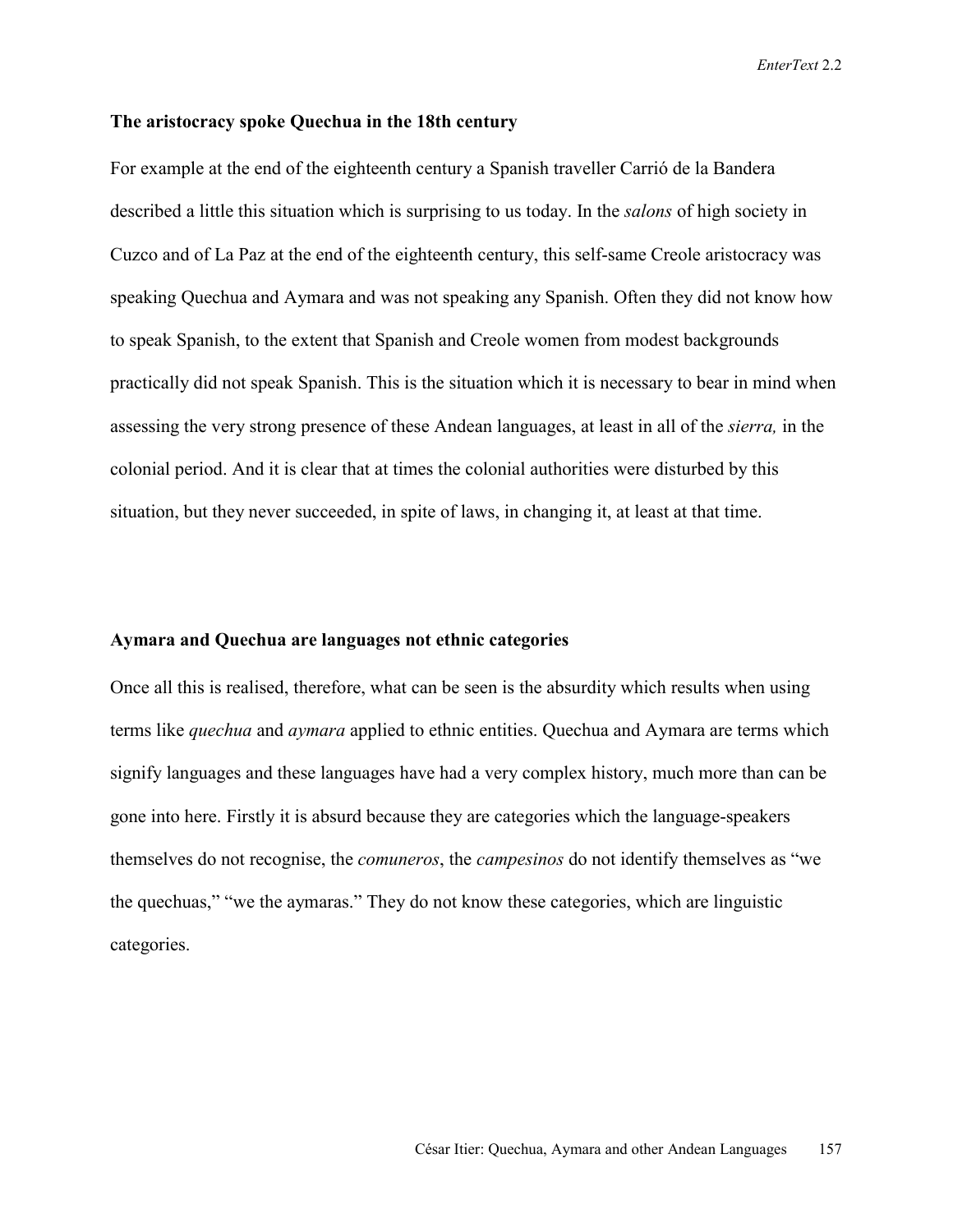### **Culture, ethnicity and language are different**

Also culturally it is absurd to talk of a Quechua culture or an Aymara culture—above all, Quechua. There is culturally little in common between a contemporary Quechua-speaker from the *altiplano* and one from the Ecuadorian jungle where the culture is essentially lowland or Amazonian. By contrast, now, the line between Quechua and Aymara passes more or less through Puno, Arequipa, etc. On both sides of the line of linguistic separation the culture is the same. Culture, ethnicity and language are three very different orders of reality which do not coincide, and we should not apply the terms Quechua and Aymara, which are terms referring to linguistic reality, to these other orders of reality.

Also it has been established that the particular equivalence which exists in the national imaginary between Peru-Quechua and Bolivia-Aymara does not have deep historical roots, for the initial focus of both languages is situated between the north and centre-south of present-day Peru.

### **Quechua loses role as a "general language"**

In the nineteenth century with the crisis in the mining sector, the fragmentation of the Andean econo2my and the Vice-royalty, the separation of Peru into the two new republics and other factors, and because people circulated less, and there was less trade, less contact, Quechua lost its role as a *vehicular* language, as a *lingua franca*.

Additionally in the colonial period after the repression which followed the Tupac Amaru rebellion in 1780-81, the colonial power closed the university departments where they were teaching Quechua, that is in the University of San Marcos, in various convents, and various cathedrals of the Vice-royalty. For several decades the tradition of studying Quechua and Aymara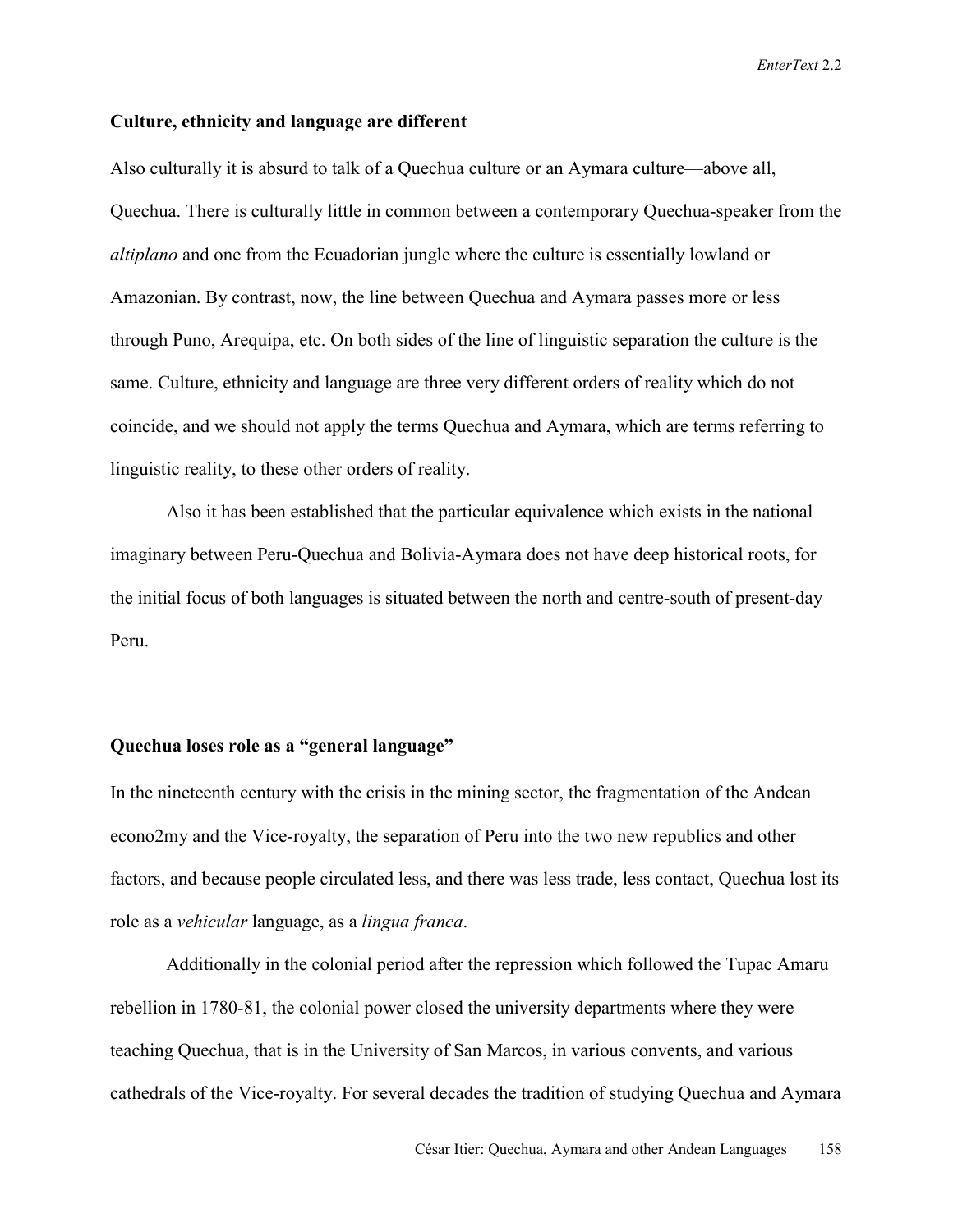was extinguished. The teaching of Aymara finished in any practical sense with the expulsion of the Jesuits from Juli.

So with all this also the written form, which to a greater or lesser extent existed in the colonial epoch, principally for evangelism, dissolves.

## **THE 19<sup>th</sup> AND 20<sup>th</sup> CENTURIES**

### **Quechua local and restricted**

It is evident that many intellectuals in the nineteenth and twentieth centuries in the provinces continued to produce literature in Quechua and, in lesser quantity, in Aymara. Above all, there was a very prolific and committed literature in Quechua, but they produced it from that time in very localised versions of the language for a local and relatively restricted public, whereas during the colonial period the written norm of the *lingua franca* was used for printing books of the catechism which were disseminated over a wide area and went into use, and which contributed to preserving that idea of a linguistic unity and that knowledge of a *lingua franca*.

Nevertheless from the nineteenth to well into the twentieth centuries Quechua maintained a strong presence in the Andes, at least in the central and southern Andes, not as a *vehicular* language but as the vernacular or local language, and it continued to be the language of the urban population. For example, a calculation made on the basis of various data for Cuzco at the beginning of the twentieth century showed that two-thirds of the urban population of Cuzco were monolingual Quechua speakers, and the remaining third, bilingual in Quechua and Spanish. So Quechua monolinguism was dominant in the city itself, as it was, more or less, in Huamanga, and even more so in Huancavelica, and also, together with Aymara, in Puno and the cities of Bolivia.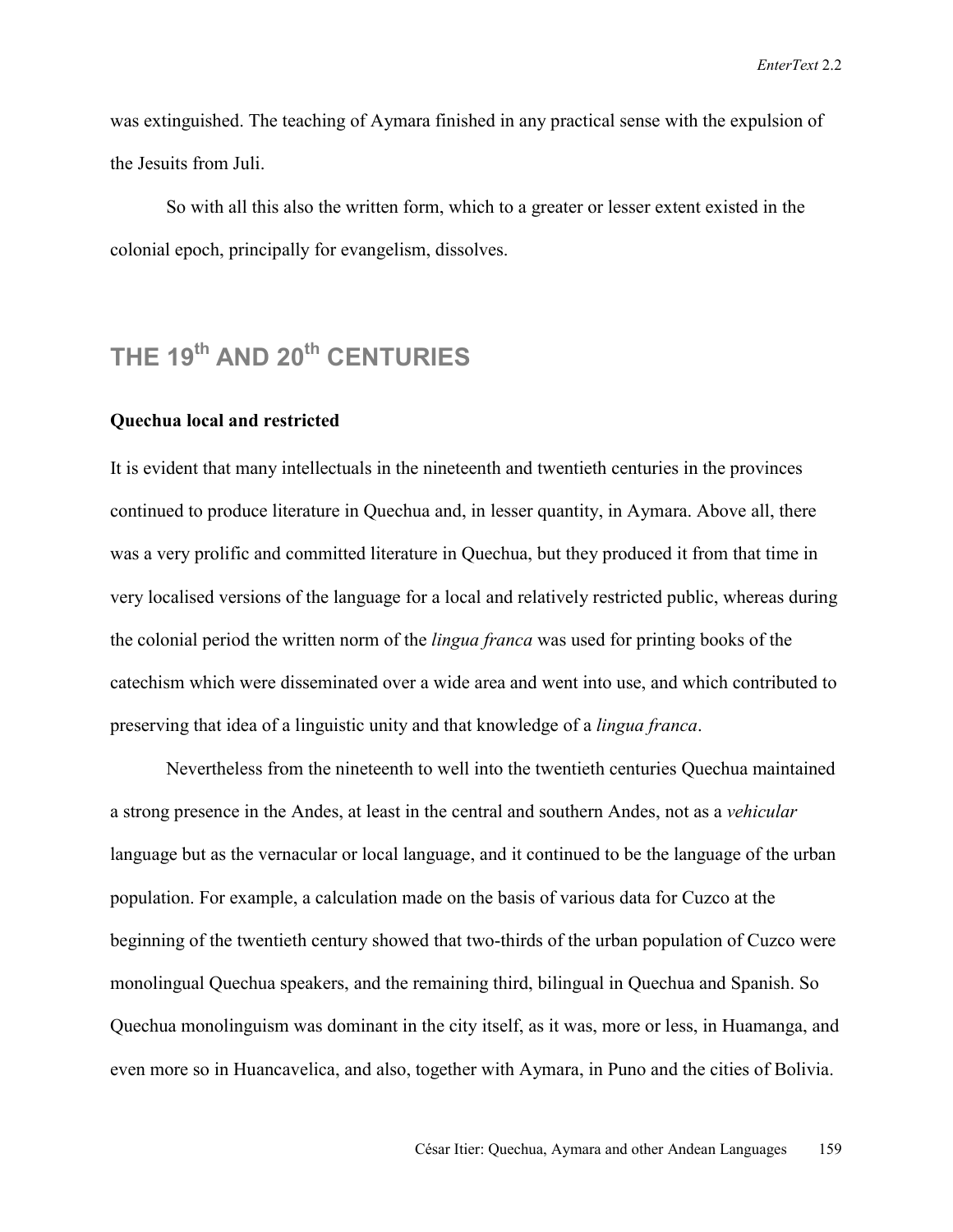### **Knowing Quechua not a disadvantage**

It was true that until well into the twentieth century, speaking Quechua in Peruvian society was not something to be ashamed about, at least it was not in itself a symbol of cultural and social inferiority. The fact was that the majority of the Andean population did not know Spanish. What was a sign of social and cultural inferiority was not to know Spanish, to be monolingual. It wasn't "knowing Quechua"—it was "not knowing Spanish," the language of culture, modernity, prestige, etc.

### **From the 1940s this changes**

For reasons which I will try to explain here, from the 1940s this changes. At least for those migrating to the city, it is the knowledge of Quechua itself which often becomes a stigma, a sign of inferiority, of which people try to rid themselves. From the 1940s Quechua—and to a lesser extent Aymara, but above all Quechua, and above all in Peru—entered into a process of decline in society with a loss of speakers. Why? Migration from the country to the city began in the 1920s; it was firstly a consequence of the great prosperity which Peru experienced more or less from 1900 to 1929.

It recovered again shortly afterwards, and it is thanks to that economic development that the cities began to acquire, very strongly, economic and demographic weight. The amount of employment offered by the state also increased, proportionately more for the upper provincial classes and the *pequeñas burguesias,* who were coming to depend economically less and less on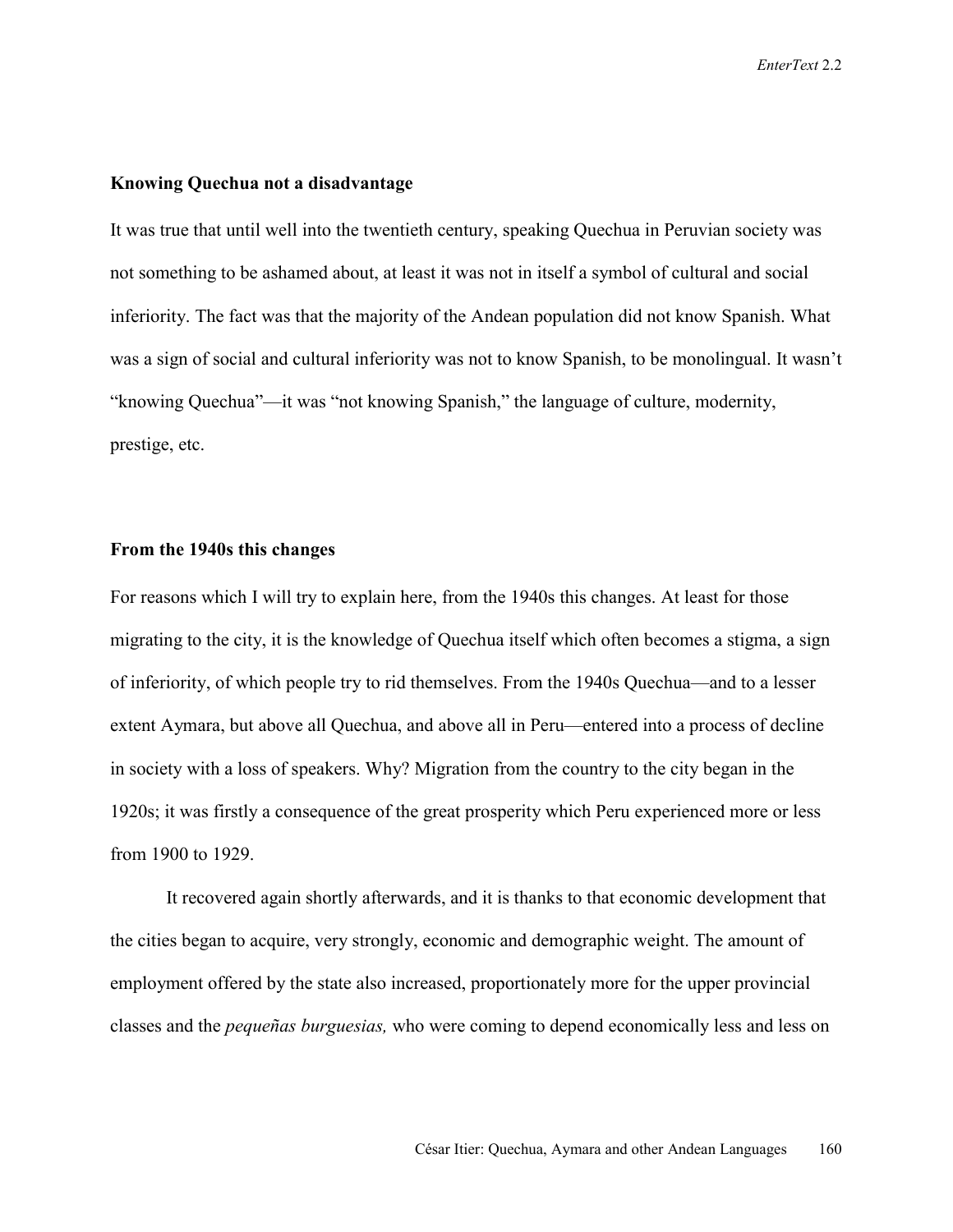their *haciendas* and more and more on income from state employment, in professions such as teachers, doctors, lawyers, etc.

So in this context, knowledge of Quechua became less and less indispensible and Spanish seems increasingly to be the only language of prestige which one has to know.

### **Cheap imports affect Andean agriculture**

From the 1940s and 1950s the demographic weight of the cities was such that successive Peruvian governments gave increasing importance to the provision of cheap food for the cities. The poor were coming to the cities in ever greater numbers and not finding real work. In order that goods serving basic needs remained accessible to them the customs controls were opened to imports of essential food products. And successive governments from Bustamante through Odría and Prado subsidised these imports in order that they reach the market at prices lower than those at which they entered the country. This was going to have an extremely high cost for Andean agriculture, which was already facing certain obvious geographical constraints, on getting its goods to urban markets and competing with importation on a massive scale. It was going to culminate in a deep crisis which touched the communities as well as the small farmers—the *hacendados*—and many from all groups migrated. For this reason, even more people migrated to the city, and this produced a vicious circle which fed on itself and which led to an even deeper crisis which the Andes is experiencing today.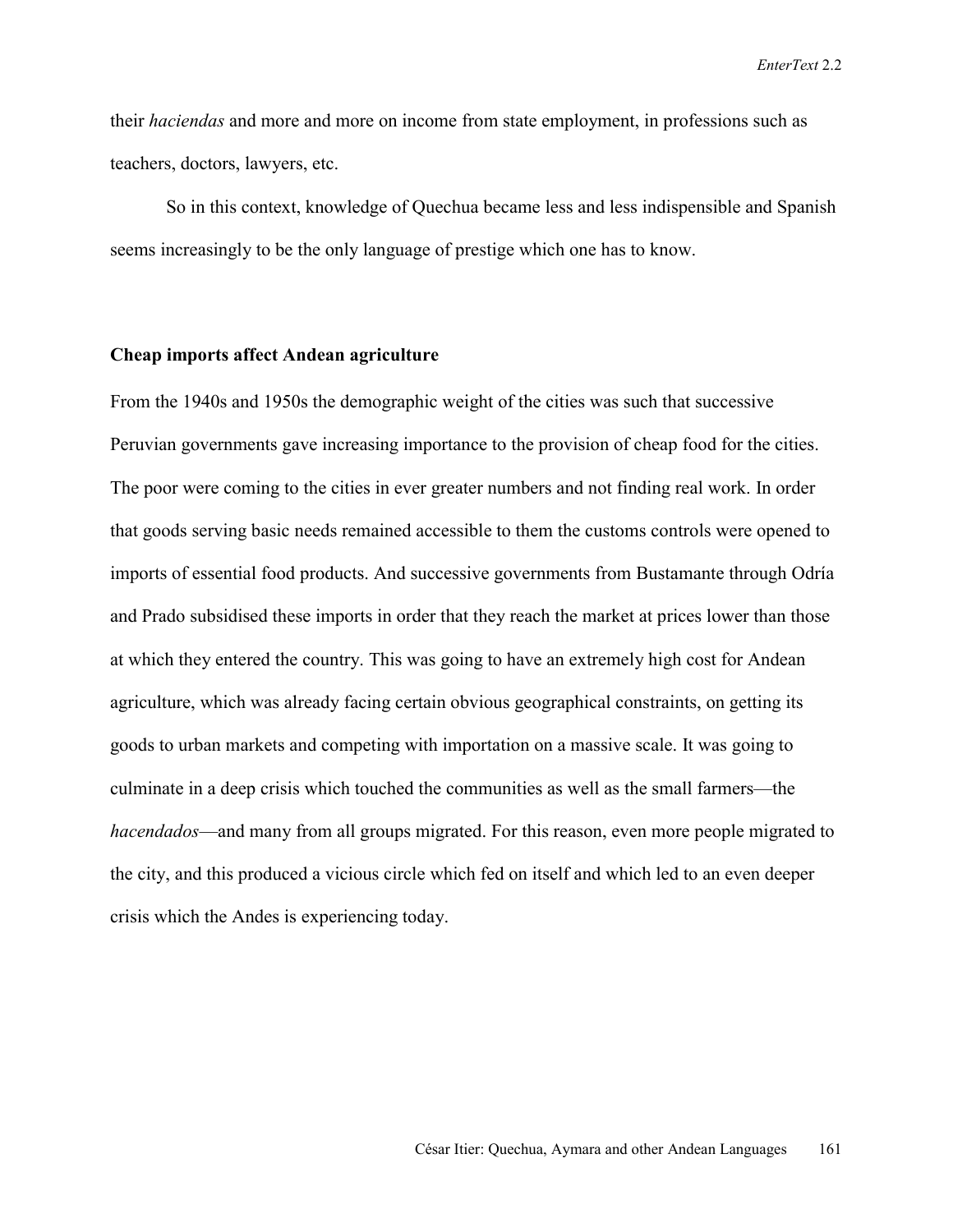### **The relative decline of Quechua**

Thus in this context of massive urban migration, the migrants arriving in the cities were to confront racist attitudes. This induced them to integrate, to throw off the stigma of social and cultural inferiority imposed on them by the original city-dwellers. It was above all in their language that they found this stigma. And this is what explains the dramatic decline of Quechua in the twentieth century, especially during the second half, in Peru. From nineteenth-century census data it is estimated that in 1900 between 60% and 70% (author's estimate) of Peruvians spoke some form of Quechua. This does not mean that they only spoke Quechua but that a good majority of Peruvians spoke it and that it was the major language of the country. By 1940 the figure had declined to 47% and, as shown in the table, by 1993 the percentage had fallen to 18%.

| Perú. Proporción de<br>Quechua hablantes. |    |  |
|-------------------------------------------|----|--|
| Año                                       | %  |  |
| 1940                                      | 47 |  |
| 1961                                      | 34 |  |
| 1972                                      | 26 |  |
| 1982                                      | 27 |  |
| 1993                                      | 18 |  |

There has been a very brutal decline which can be offset by the fact that the absolute number of speakers has grown, at least up to the beginning of the 1980s, because the demographic increase in the countryside has been such that it fully compensated for the loss of speakers produced by migration. For example, in the 1940s there were 2,420,000 Quechua-speakers in Peru and in 1993, 4 million. That is, the number of speakers has increased, although the proportion of speakers has decreased with respect to the total of the national population. It appears that we are now at the peak of this effect and that the number of speakers is beginning to fall.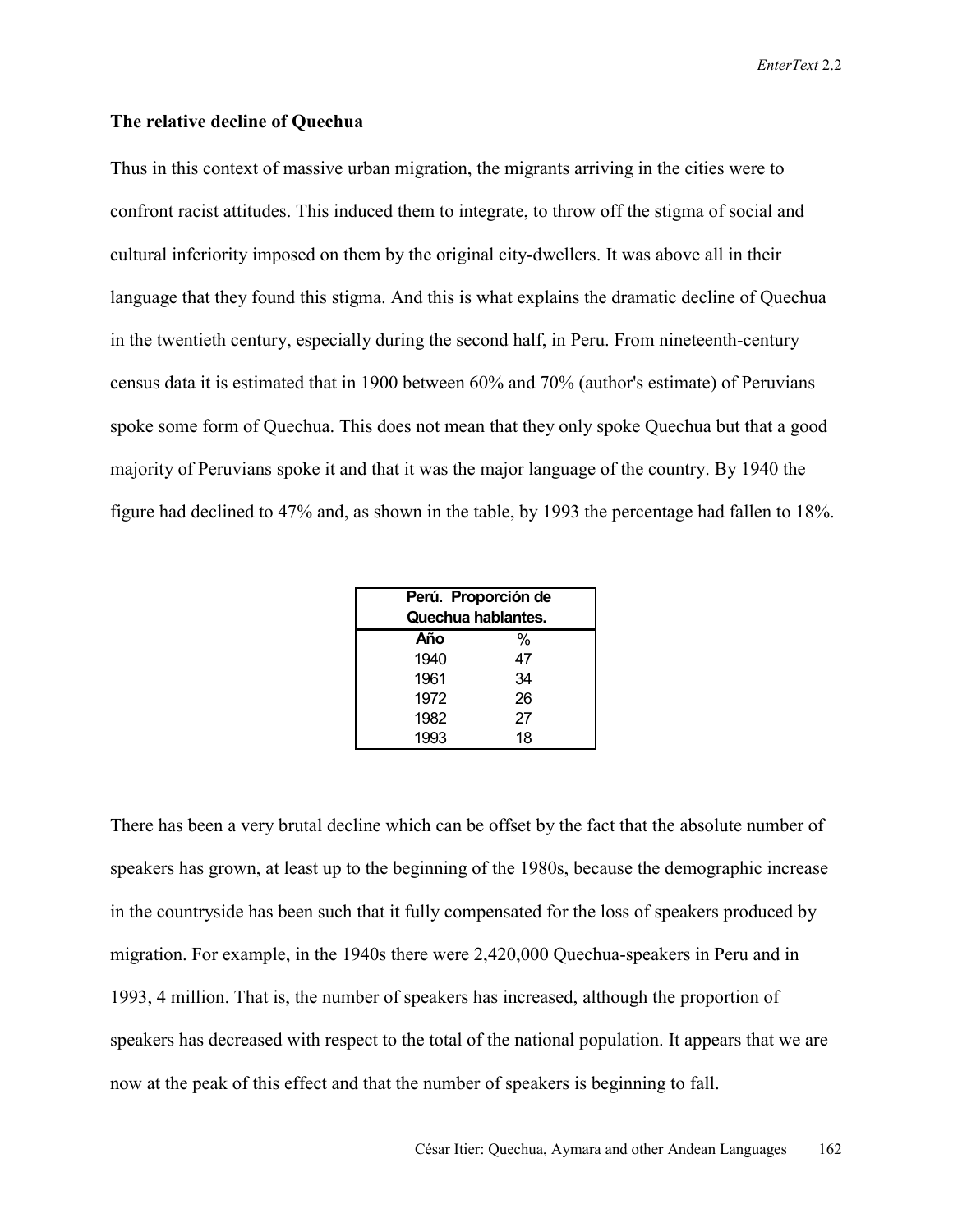The problem is that the notion of a natural, successful bilingualism does not exist amongst the people—still less amongst the teachers who can influence the attitudes which their students will have, regarding the question of maintaining the language or not, or transmitting it to their children or not, in the event that they leave their communities.

### **Quechua disappearing in the North**

In just a few generations the use of Quechua has declined significantly. In the north of Peru it has practically disappeared, apart from the areas of Ferreñafe, Cañaris, Incahuasi, etc. mentioned previously. But in the wide area of the northern *sierra* and the eastern flanks it has disappeared in the twentieth century. Languages spread and disappear equally with surprising speed.

One new factor from the 1990s, connected with the international ideological context, is that concern regarding ethno-cultural issues has been growing. This is despite, or perhaps because of, the progress of bilingual policies and of acculturation. Proud affirmation of identity, thinking of Quechua as having important value and not hiding one's knowledge of it—these are not yet established but they are acquiring more force than they had twenty years ago.

### **The legal status of Quechua and Aymara**

In 1975 the Velasco government made Quechua an official language, giving it the same legal status as Spanish for most possible functions. This law did not have much effect as the government fell, and also perhaps because there were not sufficient technical resources to implement Quechua as an official language. The constitution of 1979 did not retain this favoured status of Quechua. The constitution of 1992 marked an advance compared to that of 1979. In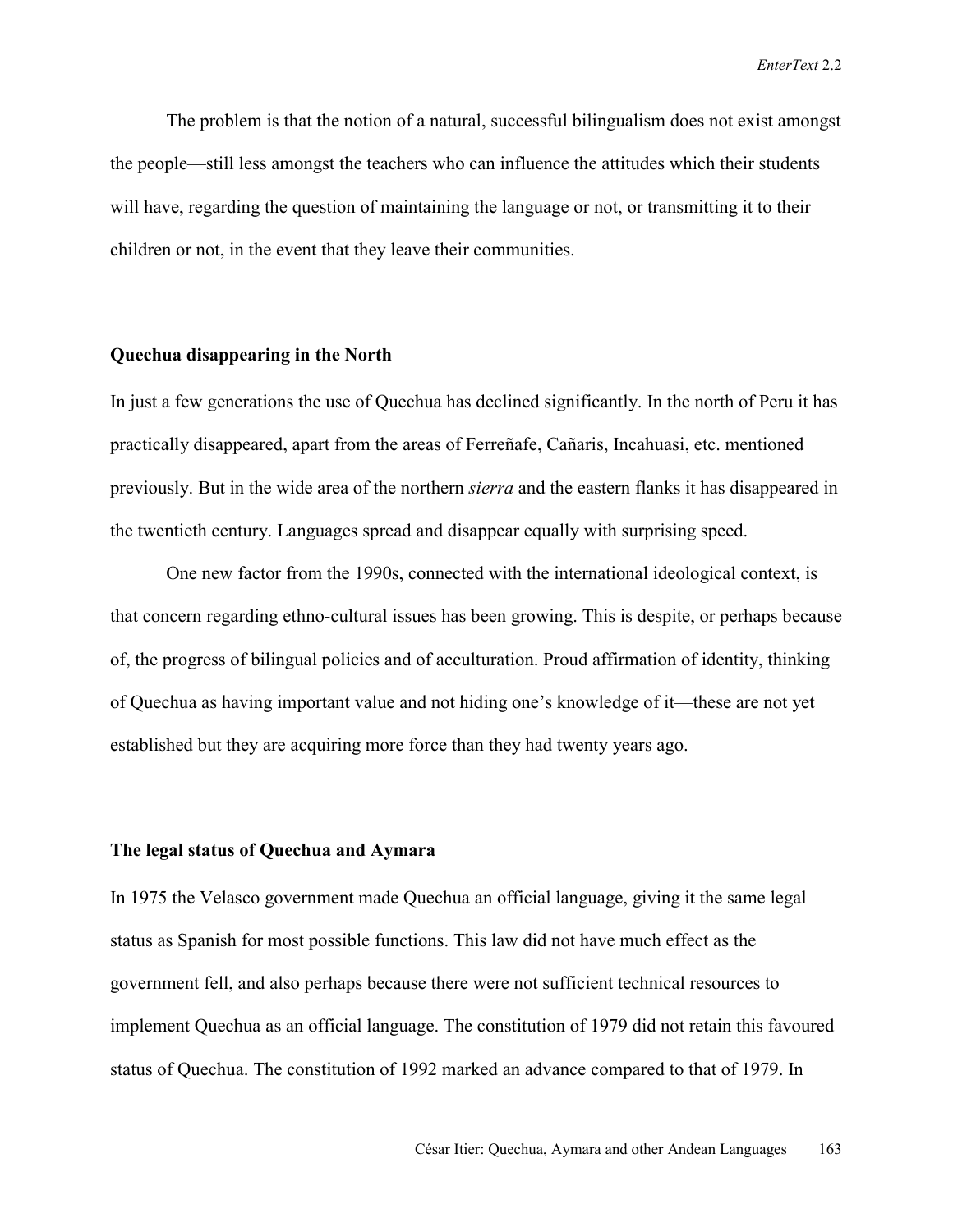Article 48 the official languages are Spanish and, in areas where they predominate, so additionally are Aymara, Quechua and the other indigenous languages. But this has proved too vague and as yet there are no defining statutes regarding "which areas" or "which languages." Nor is there a concerted citizens' movement to exploit this framework.

### **Bilingual education**

Since the 1990s there has also been considerable development in bilingual education—of teaching the initial grades of primary education in an indigenous language. Since the introduction of schooling these had been taught in Spanish, a language which the children did not know. This naturally failed; for example, to give some recent dramatic figures: 62.8% of Quechua-speaking children in the primary grades are below the normal level. And to these 62.8% must be added the 10.1% of children who simply do not go to school. So approximately 73% of Quechua-speakers are not "where they should be" in terms of level. The linguistic problem really does seem to be the root of this. Since the end of the 1940s, since the Bustamante Government, various experiments in bilingual education have been carried out in particular areas, that is to say really only little by little and very slowly, by the Velasco, Belaúnde and Fujimori governments.

### **The textbook problem**

The situation with the last Fujimori government has arrived at the following position which is quite ambiguous; that is to say, the system of bilingual education, when they started classes at the beginning of 2001, in principle was brought to 100,000 children in Peru. It existed in thirteen departments, covering the *sierra* as well as the jungle. And the state had ordered the manufacture